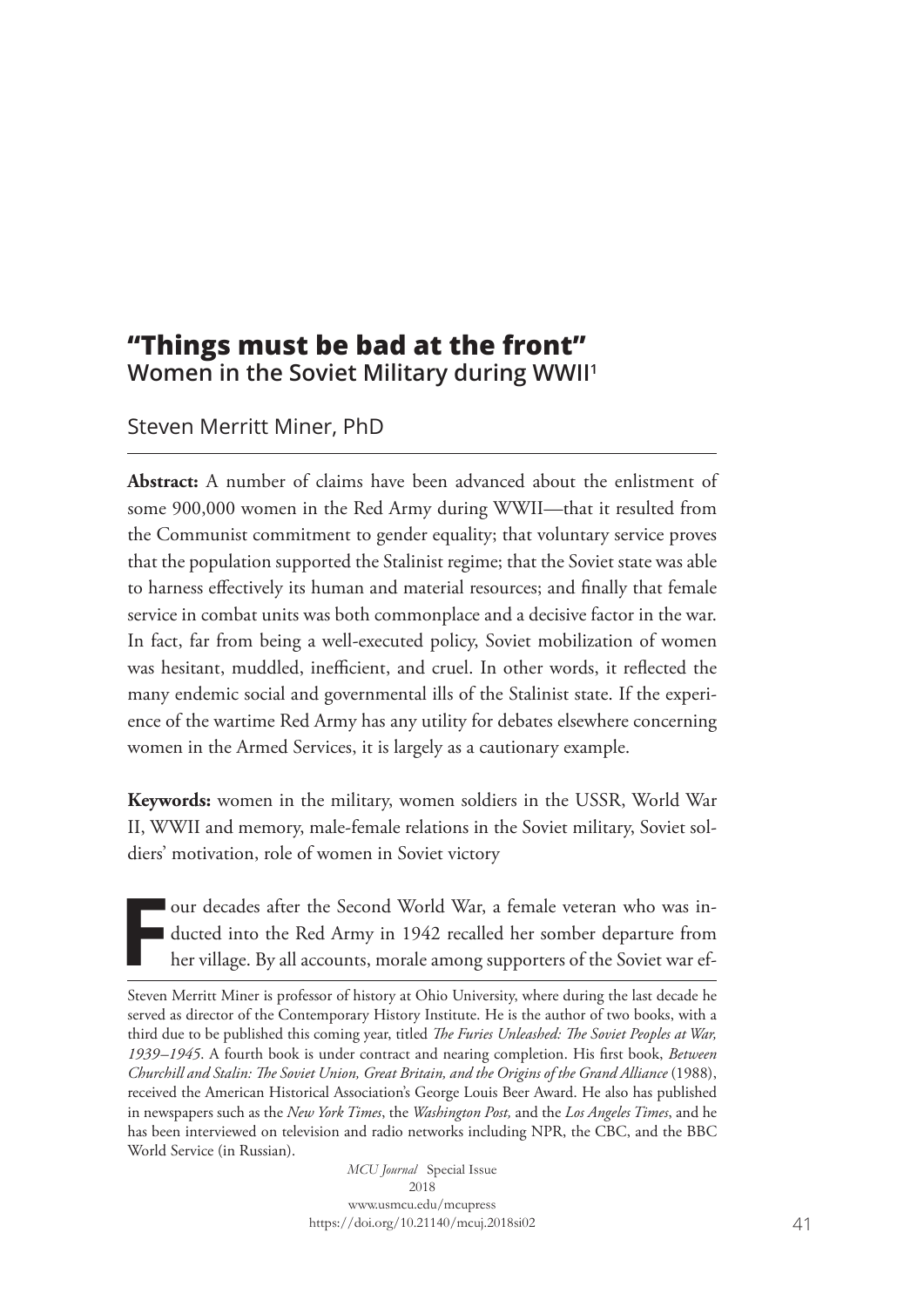fort was at a low ebb at that time. During the months following the Axis attack on 22 June 1941, the invaders inflicted millions of casualties, very nearly capturing Moscow, only to be halted by a combination of overextension, exhaustion, weather, and of course determined Soviet resistance. Many hoped that Hitler had been stopped for good, but in June 1942, the *Wehrmacht* resumed its advance. Axis forces broke through Red Army defenses in the south and began their drive toward Stalingrad and the crucial Soviet oilfields of the Caucasus. At the same time, German forces in North Africa threatened to breach British defenses; and in the Indian Ocean, the Japanese Imperial Navy menaced sea communications. The fate of the Union of Soviet Socialist Republics (USSR) once again hung in the balance.

This young female recruit was one individual in the first great wave of women swept into the Soviet armed forces amid the national emergency. She described the grim mood among her fellow villagers: "Those of us who were leaving and those seeing us off were all in tears, but our mothers cried most of all. The men shook their heads in dissatisfaction, though, and repeated: 'Things must be bad at the front if they've started to call up women'."2

The USSR's induction of women into the Armed Services during the Second World War was the largest program of its kind, then or since.<sup>3</sup> Some 900,000 Soviet women entered the wartime armed forces, with about 580,000 serving in the Red Army.<sup>4</sup> An estimated 120,000 experienced action, though most were not in combat units.<sup>5</sup> Russia had prior experience of women serving in action. A small contingent of women's units fought in the First World War, most famously the so-called "Women's Battalion of Death," under the formidable Mariia Bochkarëva, who met and impressed Woodrow Wilson.6 During the Russian Civil War of 1917–21, women constituted 2 percent of the Red Army's soldiers.7 But the Soviets' mass employment of women in the Armed Services during 1941–45 vastly exceeded these precedents.

The subject of women in the Soviet military is of obvious historical significance, and as the largest mobilization of its kind, it is also germane to contemporary debates about women's roles in the Armed Services, especially in combat. Unfortunately, historical evaluation of the subject has often been marred by myths and generalizations based on preconceptions about the USSR and Communism, ignorance of Stalinist reality, a certain romanticism and exoticism that too often suffuses the study of Russia and the eastern front, and by anecdotes and selective numbers divorced from context.

Historians and journalists have advanced a number of claims about women in the wartime Soviet military that have shaped popular perceptions of the Nazi-Soviet war. The readiness of the Soviet leadership to deploy women on a large scale is often ascribed to the Communist regime's ideological commitment to gender equality.8 The voluntary service of hundreds of thousands of women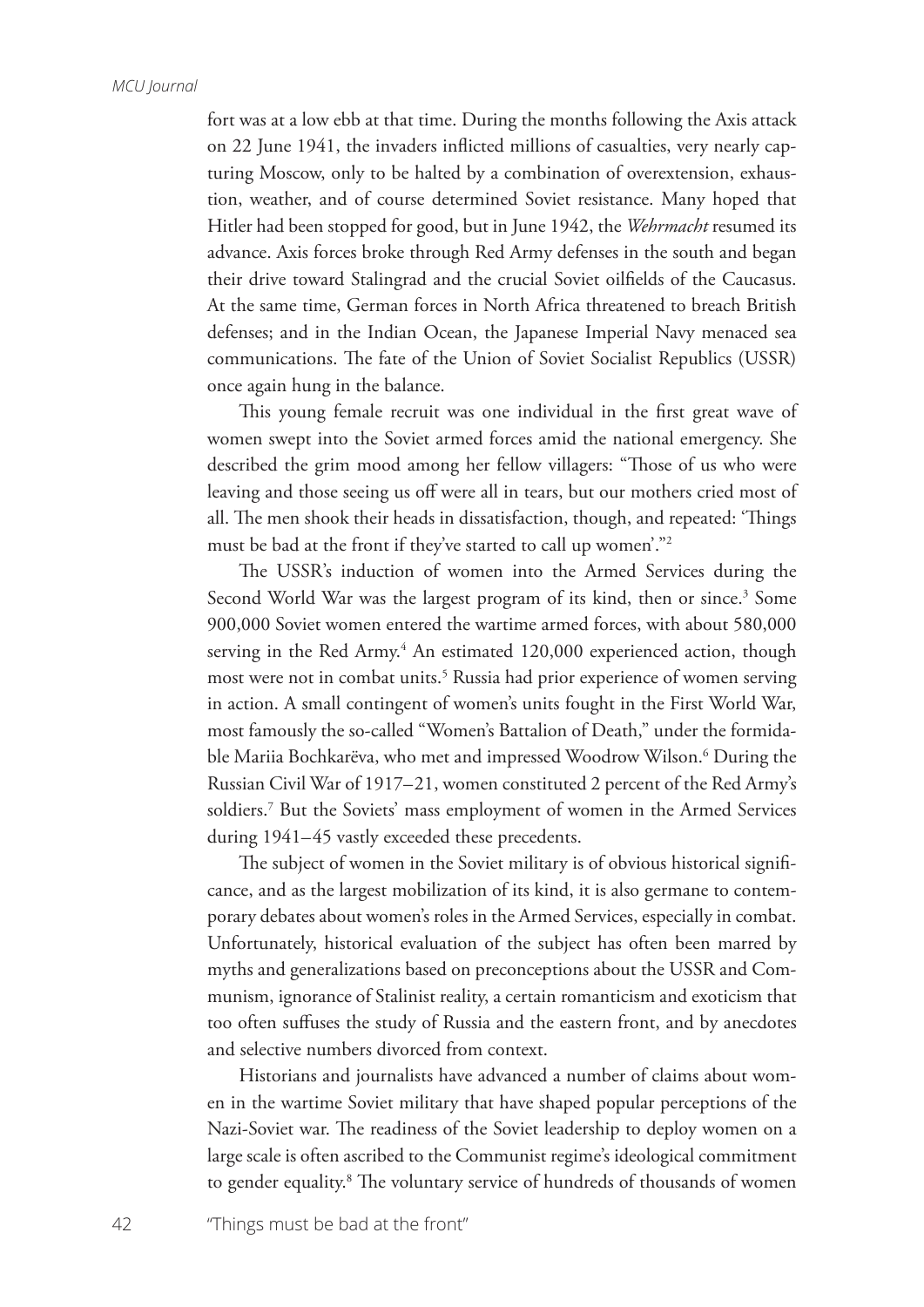has been cited as indicative of the wider population's support for the war effort and even for the Stalinist regime. The argument is often made that the Kremlin prepared from the very outset of hostilities for a protracted conflict, unlike the Nazis, who expected a swift victory.9 Female mobilization is also sometimes cited as proof that the authoritarian wartime Soviet state was able to harness effectively its human and materiel resources—whatever the Communist system's many peacetime failings.<sup>10</sup> Finally, a number of popular histories and documentaries convey the impression that female service in combat units was both commonplace and a decisive factor in the war. In fact, few of these conventional assumptions hold up under close scrutiny. Far from being a well-executed policy, Soviet mobilization of women into the armed forces was hesitant, muddled, inefficient, and cruel; in other words, it reflected the many endemic social and governmental ills of the Stalinist state.

Six days before the invasion of the USSR, Nazi minister of propaganda Joseph Goebbels met with Adolf Hitler, who confidently predicted a swift triumph. "Bolshevism will collapse like a house of cards," Goebbels wrote. "We face victories unequalled in human history."<sup>11</sup> The massive human and materiel losses that the USSR suffered during the first four months of war seemed to vindicate the Nazis' initial optimism. On 22 June 1941, the Red Army numbered 5.4 million men, some 2.9 million of whom were deployed along the western frontier facing the invaders. According to German records, by December 1941, 3.3 million Soviet soldiers were prisoners of war (POWs).<sup>12</sup> The total number of killed, wounded, and missing by year's end reached 4,308,094, or almost 80 percent of the prewar army.13 At the peak of their advance, during the summer of 1942, the invaders occupied only 8.7 percent of the USSR's enormous landmass.14 Yet, given the heavy concentration of Soviet population and economic development in the west of the country, by November 1941, Axis forces had seized regions that supplied 38 percent of prewar Soviet gross grain production; 63 percent of coal; 68 percent of cast iron; 60 percent of aluminum; and 58 percent of all steel furnaces.15 Less than 40 percent of Soviet civilians underwent enemy occupation, and at least 12 million civilians became refugees.<sup>16</sup>

When the Soviet order did not implode, and the Red Army defied Hitler's complacent predictions by remaining in the field even after suffering monumental losses, the German high command cast about for explanations. Following a Führer conference in August 1942, Chief of the German General Staff Franz Halder suggested in his diary: "Sources. Higher use of women (Russia, 60 percent, Germany, 41 percent)."17 Halder was apparently referring to Soviet women in the industrial workforce, not to those serving in the armed forces. Yet, even as he wrote these words, the USSR was undertaking a mass mobilization of women, both in the rear and at the front, that would exceed his estimates.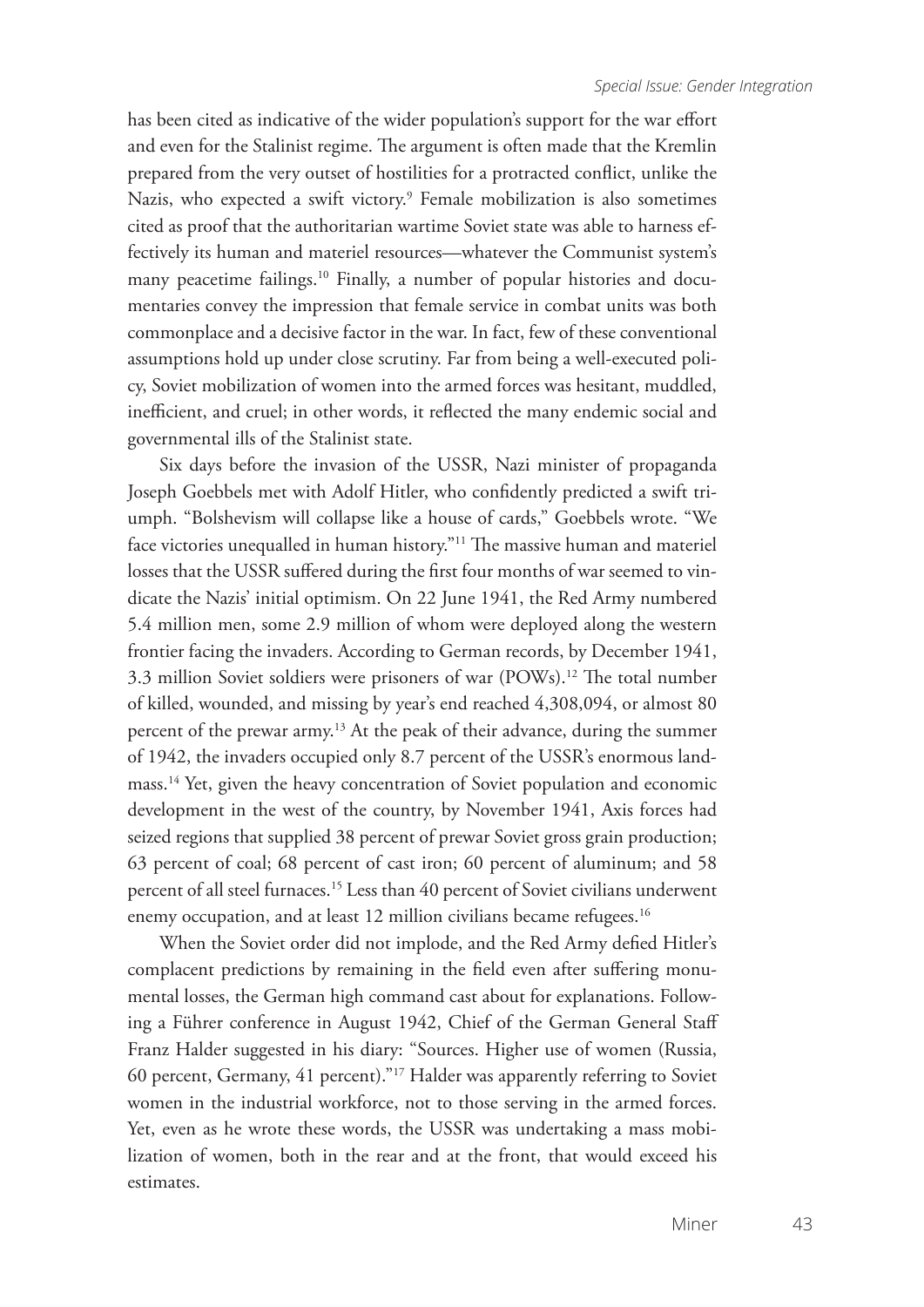The Soviet leadership did not order the large-scale induction of women into the military until almost a year after the war began, indicating an initial unpreparedness or reluctance on their part. Given that the highly centralized Stalinist state aspired to impose a uniform Communist Party line in all major aspects of Soviet life, it was ironic that, before the war, the Kremlin issued mixed messages concerning gender relations. To be sure, the 1936 Soviet Constitution guaranteed women "equal rights with men in all spheres of economic, state, cultural, social and political life," but the same document also in theory proclaimed freedom of speech and assembly.<sup>18</sup> The Soviet regime eliminated formal barriers against women's entry into professions that had either been closed or restricted under the tsarist regime, and equal pay for identical work was the norm throughout Soviet society—the army included.<sup>19</sup> The regime actively encouraged young women to enter the workforce, in part, because the state needed female labor; the violence of the previous decades had created an 11 percent deficit of males in the Russian Soviet Federative Socialist Republic.<sup>20</sup> As for military training, from 1932 onward, many youths of both sexes aged 12 and older received some formal instruction, including in the use of firearms; thousands learned to fly gliders in aerial clubs. Both boys and girls in the *Komsomol* (All-Union Leninist Communist League of Youth) were more likely to receive such training, because the regime viewed them as the leading stratum of the future generation.<sup>21</sup> According to Soviet-era statistics, 220,000 young girls received at least some basic sharpshooting training before the war.<sup>22</sup> By contrast, both Nazi Germany and democratic Britain forbade female participation in combat and specifically prohibited women from discharging firearms—thus, even preventing them from firing antiaircraft artillery in civil defense.<sup>23</sup> The USSR had no such prohibitions.

That said, however, women were almost entirely absent from the higher ranks of the Communist Party, government, and armed forces, and they rarely occupied high-level civilian managerial positions.<sup>24</sup> Official promises of daycare were seldom honored, and few facilities existed to care for the elderly or chronically ill.<sup>25</sup> With reliable birth control scarce, and abortion made a criminal offense in 1936, the USSR had a high birth rate, equivalent to modern developing nations. In 1939, the crude birthrate in the second-largest Soviet republic, Ukraine—the chief target of the German invaders—was 35.5; in urban areas, it was 33.2.26 Millions of Soviet mothers did not work outside the home owing to family-care obligations.

The prewar image of the ideal Soviet woman was bifurcated: on the one hand, the state expected her to be an educated, modern member of the workforce; on the other, Communist authorities also expected fecund motherhood, and both the regime and society regarded caregiving as a largely female duty.<sup>27</sup> Communist notions of gender equality also did not sink deep roots in the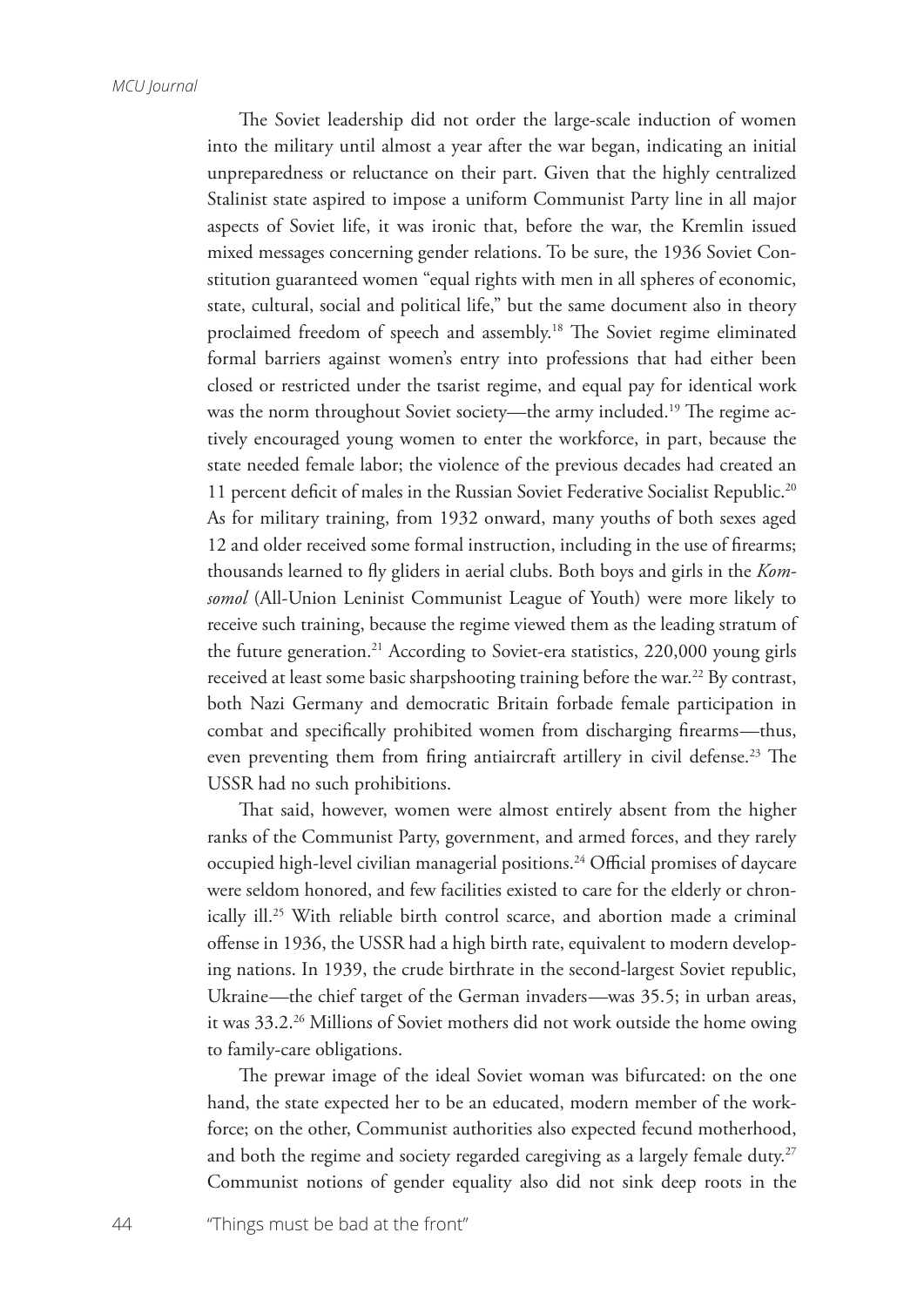non-Slavic areas of the Soviet empire, where locals often resisted it as an alien Russian imposition.28 Despite the state's formal commitment to gender equality and the military training of adolescent girls, only approximately 1,000 women were serving in the army in June 1941, fewer than in either Nazi Germany or the United Kingdom.29 None served in combat units. This was the case despite the massive expansion of the Red Army between the outbreak of European war in September 1939 and the Nazi attack in June 1941. Perhaps the absence of women in decision-making positions caused Kremlin planners to overlook the potential for mobilization of women.

When war broke out, thousands of young women appeared at army recruiting stations (*voenkomaty*) seeking to volunteer. Most recruiting officers told these women to return home and await a state summons; some even responded insultingly. Mira Vaiman, for example, was a medical student in Voronezh whose father was Jewish. When she appeared at her local *voenkomat*, the recruiting officer replied with an anti-Semitic slur: "the *voenkom* sarcastically said: 'What do you think? They can't do without your snub nose at the front?' "30 In the absence of central directives, the whim of the local recruiting officer determined whether a woman was inducted or not. Although a small number of women entered Red Army ranks at this time, the remainder of those not told to return home and wait were instead shunted into two formations: the so-called "destroyer battalions" (*istrebitel'nye battal'ony*) or the people's militia (*narodnoe opol'chenie*).

The destroyer battalions were created following Joseph Stalin's first wartime radio address of 3 July. In his words, they were formed to "fight against all disorganizers of the rear, deserters, panic-mongers, spreaders of rumors . . . [to] exterminate spies, diversionists and enemy parachutists."31 By the end of July, Moscow had created 1,755 such units with a strength of 328,000.<sup>32</sup> Thousands of women served alongside men in these battalions, some conducting interrogations of enemy prisoners and even committing summary executions. One veteran, Zinaida Pytkina, recounted how she was ordered to "sort out" a German major after interrogation: "My hand didn't tremble when I killed him," she later told the BBC.<sup>33</sup> In April 1943, the destroyer battalions were incorporated into the fearsome SMERSH (*smert' shpionam*, or "death to spies"), which served secret-police functions on a larger scale as the Red Army recovered formerly German-occupied territory before rolling into East and Central Europe.<sup>34</sup>

The "people's militia" was an uncharacteristically romantic throwback to the Russian Civil War of Stalin's youth, as well as to the 1812 war against Napoleon, when armed bands of irregulars harassed the retreating French.<sup>35</sup> In the Soviet incarnation, Moscow formed untrained and ill-armed detachments, lumping together young female volunteers with men judged to be too old or physically unfit to serve in the regular army. Although most such units were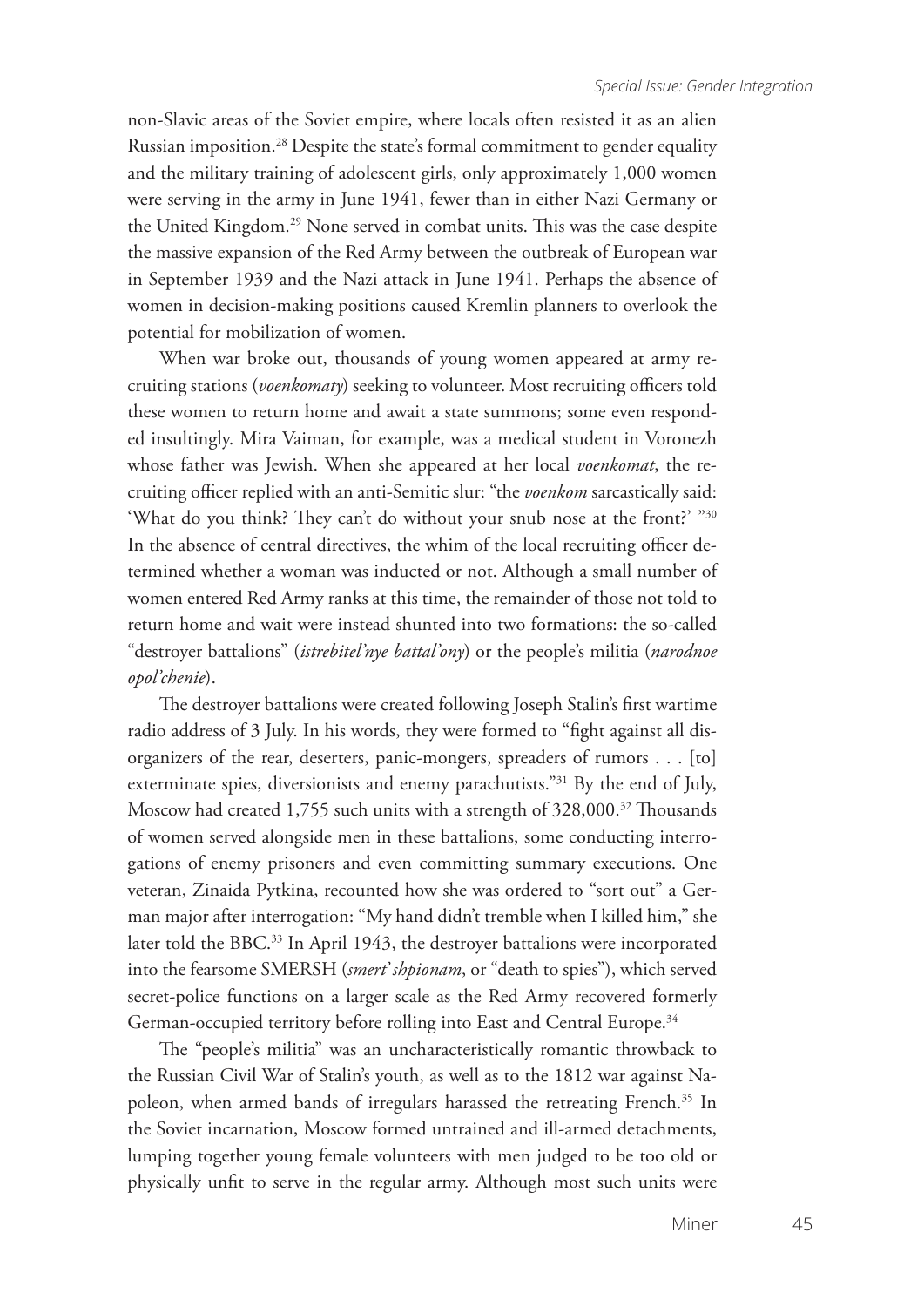assigned rearward duties, others were sent directly into action, with predictably tragic consequences. Nina Erdman, who volunteered for the army only to be sidelined into the militia remarked: "What are *opolchentsy* [the people's militia] . . . anyway? They knew nothing, couldn't do anything. None of these old people, who might have served at one time, could do anything. Many didn't know [how] to shoot a rifle." The Germans quickly surrounded her unit, and she only made it back to Soviet lines by good fortune.<sup>36</sup>

The people's militia was a disastrous concept, and in mid-war the authorities eliminated it without fanfare, conveying the remaining recruits into the Red Army. By discouraging all but a small number of women from serving in the regular forces during the first months of the war, the Kremlin squandered the enthusiasm, and in the case of the *opolchenie*, even the lives of those women most inclined initially to support the regime and the war effort.

This wave of female voluntarism has been cited as proof that popular support for the war, and even for the Stalinist regime, was the norm in the USSR. One historian writes: "Convinced that their cause was a just one, Soviets entered World War II much as West Europeans had entered World War I—their patriotism firm, their faith in victory strong, their willingness to fight and die untroubled by the doubts about warfare that had circulated so widely in the West."<sup>37</sup> In fact, nobody—neither officials of the Stalinist regime nor historians—could possibly assess overall Soviet public opinion with any certitude. The women who volunteered during the summer of 1941 tended to be urban and beneficiaries of the educational and employment opportunities offered by the Communist state.<sup>38</sup> Being literate, and having served on the winning side, many also bequeathed their accounts to posterity. A disproportionate number were also ethnic-majority Russians or Jews, the latter being the most literate, urbanized national group in the USSR and understandably the segment most wedded to the anti-Nazi cause.<sup>39</sup> To be sure, some women from minority nationalities volunteered, and Soviet propaganda magnified their exploits precisely because they were so few in number.<sup>40</sup>

Although many women volunteered for the cause, opposition to the Stalinist regime, evasion of wartime service, and even outright collaboration with the enemy were also common.<sup>41</sup> The Kremlin was aware that hundreds of thousands of their subjects welcomed the invaders in the Baltic republics (Estonia, Latvia, and Lithuania), Bessarabia, and Ukraine.<sup>42</sup> To Moscow's alarm, non-Russian Red Army soldiers also were proportionally more inclined than their Russian or Jewish counterparts to desert.<sup>43</sup> In a handful of alleged instances, ethnic-German Soviet citizens sniped at retreating Red Army soldiers, provoking Stalin's wrath, who in retaliation ordered the deportation to the east of 1.2 million Soviet-Germans, which included men, women, the elderly, and children.<sup>44</sup>

The scale of collaboration in the western borderlands is undeniable, but

46 "Things must be bad at the front"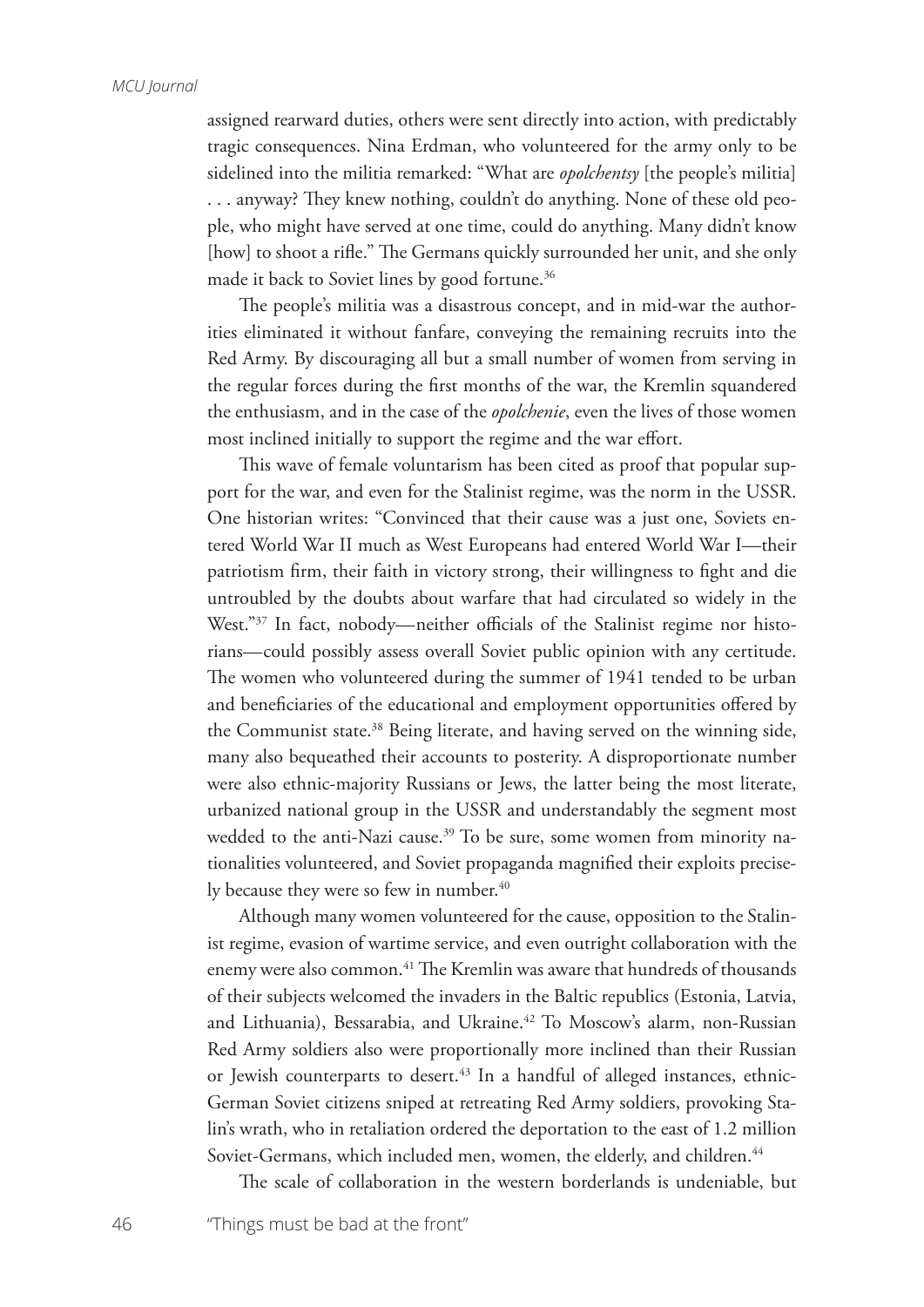some historians contend that the phenomenon was largely limited to areas that were either majority non-Russian, or were only incorporated into the USSR between 1939 and 1941.<sup>45</sup> Once again, the evidence suggests caution: even in the Russian-majority Orlov region, for instance, when draft notices were sent to 110,000 men in the summer of 1941, only 45,000 turned up to the *voenkomaty*. 46

In 1941, the USSR was a vast, diverse, and still a majority-peasant country; the view from Moscow and the other major cities did not penetrate the hinterland very deeply. Yet historians' sources are almost exclusively of urban origin. Rural Soviets were often suspicious of urban Soviet citizens, and resentment against the murderous collectivization of the farms less than a decade earlier remained rife.<sup>47</sup> Contemporary urban Soviet citizens were often mystified by their rural fellow citizens. When Muscovite Nikolai Obryn'ba found himself cut off behind German lines, he expected help from locals, only to find that some were "actually looking forward to the Fritzes!"48 Likewise, war correspondent Vasily Grossman encountered female peasants who hoped that the invaders would dissolve the collective farms and reopen churches closed by the atheist Communist regime.<sup>49</sup>

In short, it is misleading to generalize about popular opinion throughout the USSR based on the stated motives of Red Army women. Most female servicemembers were volunteers and constituted a self-selected group that was by definition more committed to the war effort and more supportive of the regime than the population as a whole. This does not render their views insignificant, but they were not a representative cross section of the population.

On 2 October 1941, the *Wehrmacht* launched what Hitler expected to be the final assault on Moscow. By 16 October, when it appeared that the attackers could not be stopped, panic, rioting, and looting swept the capital, lasting for several days before order was restored. Stalin commanded the evacuation of government ministries and defense plants.<sup>50</sup> Half of the city's population fled.<sup>51</sup> Soviet power appeared to hang in thin air. Amid this crisis, on 8 October 1941, the GKO (*Gosudarstvennyi Komitet Oborony*, or State Committee of Defense) ordered the creation of three new aerial regiments, to be staffed entirely by female aviators and ground crew.52 These were to be the USSR's first entirely female combat units.

For most, 8 October was a surpassingly strange time to create such formations. On that very day, the GKO ordered the evacuation of aircraft plants from Moscow, Rostov, and Voronezh to escape the advancing enemy.<sup>53</sup> Rather than forming women's infantry detachments to defend the capital, the Kremlin opted instead to invest in air squadrons that would require at least six months to equip and train. One account suggests that the decision resulted from the persistent efforts of Marina Raskova, a prewar air pioneer and heroine. Raskova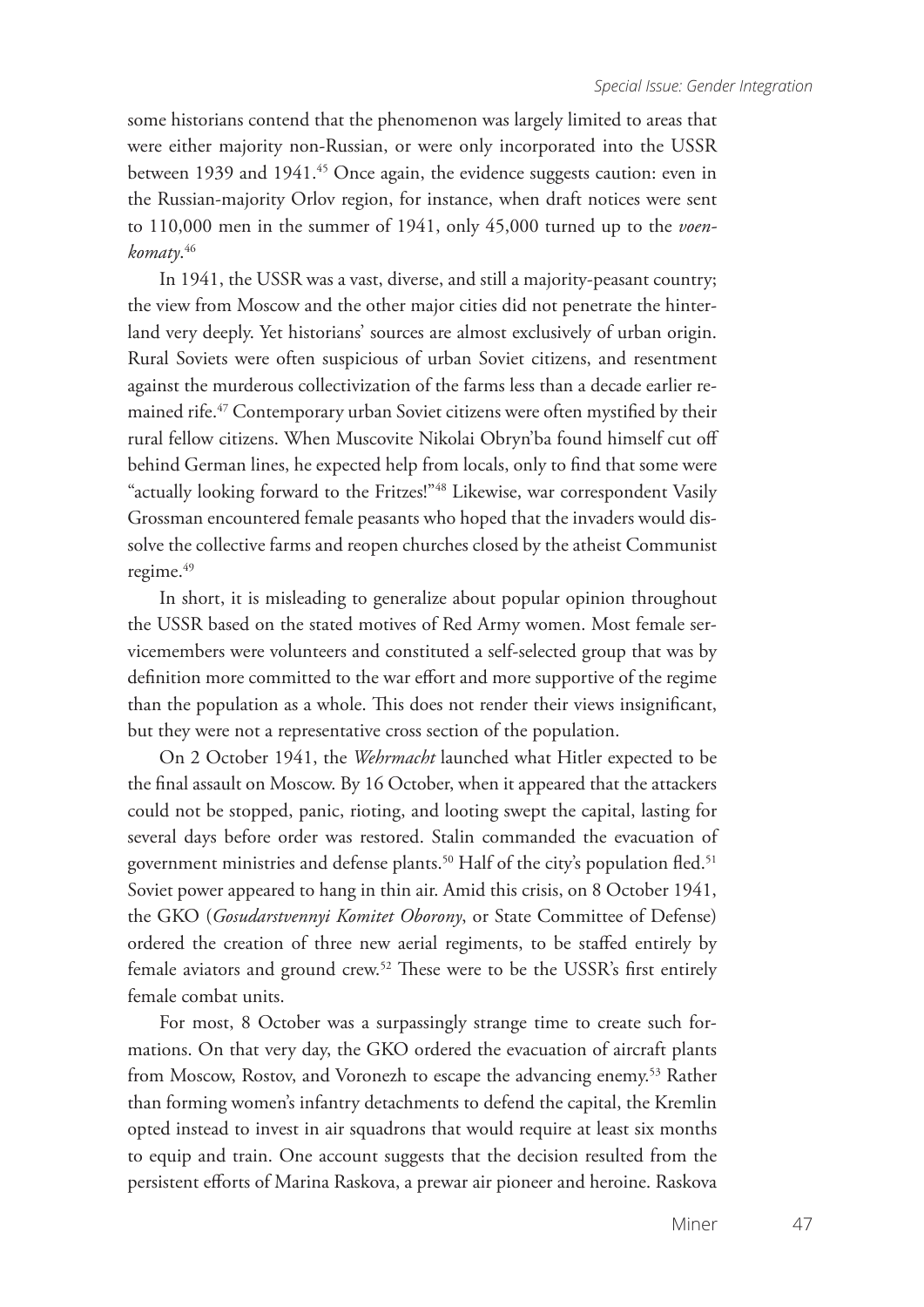pressed the authorities to harness the skills of women who had learned to fly before the war, and she was backed by a letter-writing campaign from many women eager to serve.<sup>54</sup> If she had any wartime influence with Stalin, however, she probably exerted it via a third party, because the dictator's wartime appointments diary does not indicate that he met her during the months before the October decision.<sup>55</sup> A recent history argues that the initiative came instead from the *Komsomol* leadership and that Raskova's advocacy only helped.<sup>56</sup> Whatever the reason, the choice to form air squadrons, rather than ground units, circumvented the principal concern commonly voiced by those opposed to putting women into combat: that doing so would undermine morale and unit cohesion. Segregation of women in their own units on air bases, rather than sending them into the frontline alongside men, harnessed women's skills while minimizing the intermingling of the sexes.

These three units have been studied more thoroughly than any other female formations. Totaling roughly 300 fliers, one group piloted modern Yakovlev Yak-9 fighters; a second, light bombers; and the third flew obsolete two-seater biplanes constructed of canvas and wood.<sup>57</sup> This latter group gained notoriety during the Battle of Stalingrad, when the Germans dubbed them *Die Nachthex*en (the Nightwitches).<sup>58</sup> The fighter squadron produced the world's first female air ace; Lidiia (or Lilia) Litviak, who was not only the first Soviet female fighter pilot to down an enemy plane but also became the highest-scoring female flier of any nationality, eventually compiling a total of 12 confirmed solo kills before she herself disappeared over German-held territory in 1943.<sup>59</sup>

The experiment of female-staffed air units never spread; instead, two of the three groups were eventually diluted by adding more male members. This may have been in reaction to Raskova's death in a crash on 4 January 1943, which eliminated her energetic advocacy. Curiously, Moscow never made significant mention of these female fliers in their otherwise extensive propaganda.<sup>60</sup> According to the recollections of one female veteran, Stalin hinted at the reason when he allegedly told Raskova: "You understand, future generations will not forgive us for sacrificing young girls."61 Of course, Stalin had already sacrificed countless young girls; but fostering popular emotional connections with individual heroines risked undermining, rather than bolstering, public morale if these airwomen were to be killed in action. Highlighting the exploits of female fliers in Soviet propaganda also threatened the masculine ethos of "Stalin's falcons," as male fighter pilots were dubbed by the press.

The creation of the women's air squadrons in October did not portend an immediate spike in female recruitment. As late as January 1942, fewer women were serving in the Red Army than in either the British or German armed forces.62 The Kremlin leadership was not yet convinced that it required large numbers of female soldiers. When the Red Army halted the *Wehrmacht* be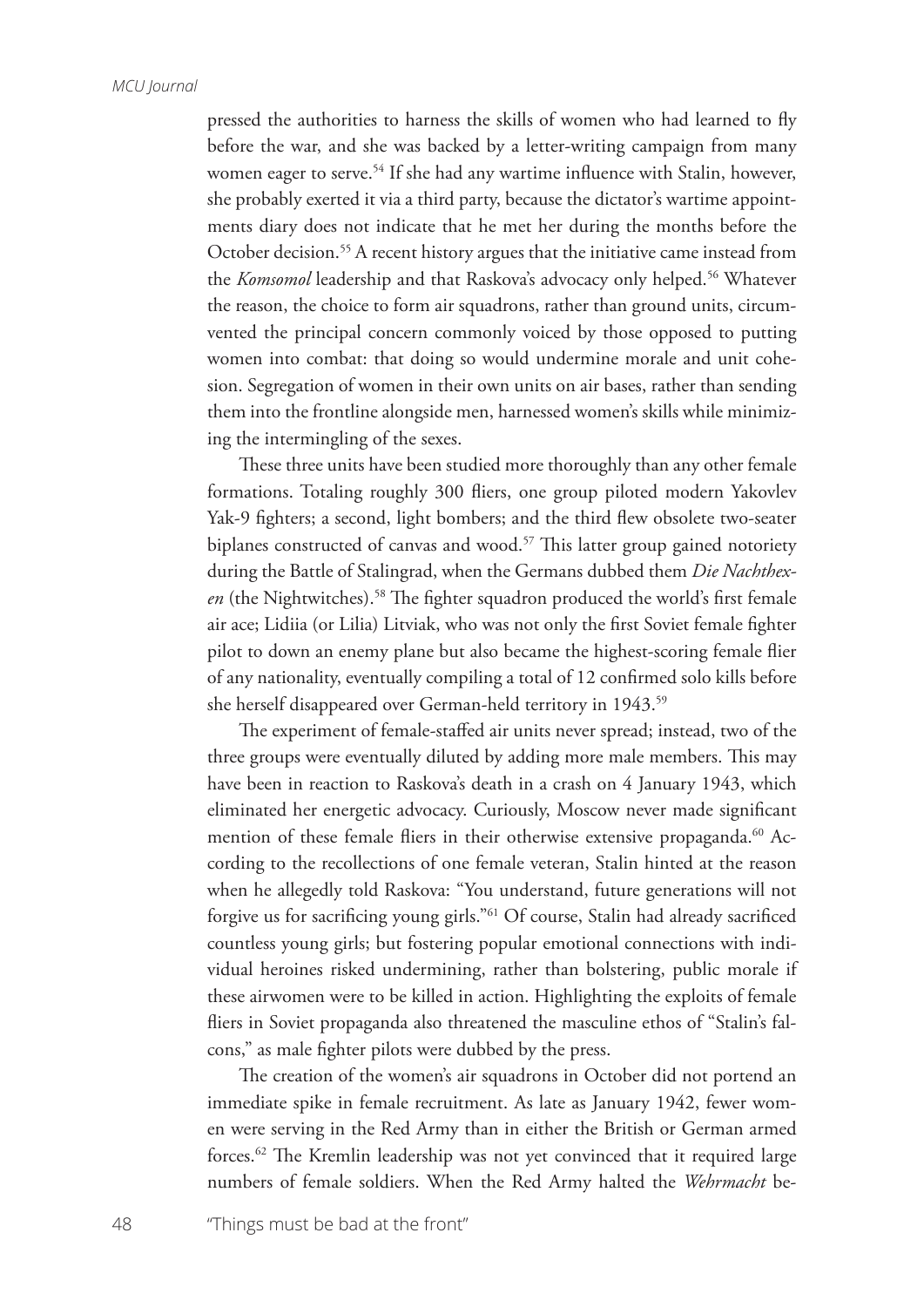fore Moscow in December, then drove it back along several large sectors of the front, Stalin seems to have become convinced that, as with Napoleon's Grande Armée of 1812, the *Wehrmacht* was a spent force on the verge of disintegration. He spurred his generals to press the enemy unceasingly, heedless of losses, in hopes of turning retreat into rout.<sup>63</sup> In December 1941, the dictator boasted to Britain's visiting foreign minister that "the German Army is not so strong after all," even suggesting that the USSR might be prepared to enter the war against Japan in 1942.<sup>64</sup>

Battered though it was, however, the *Wehrmacht* did not crack. By the spring of 1942, even the most stubbornly optimistic Soviet leaders recognized that the war had become a protracted conflict, demanding the full efforts of every citizen. The Soviet government therefore scoured every corner of society in search of underutilized personnel. Food-ration standards were issued that effectively forced millions of mothers not already working outside the home to choose between entering defense plants or watching their families starve.<sup>65</sup> The regime sent tens of thousands of children aged 12 and older into war industries under the guise of training schemes, that were "in reality . . . merciless exploitation."66 The NKVD (*Narodnyi kommissariat vnutrennykh del*, or People's Commissariat of Internal Affairs) strictly enforced labor-discipline laws enacted in 1940, punishing absenteeism or changing jobs without permission.<sup>67</sup> Moscow announced a series of amnesties, applying only to ordinary criminals, not political prisoners; by war's end more than 1 million former Gulag convicts had entered the army.<sup>68</sup> On 3 April, the GKO ordered the NKVD to transfer 500,000 "suitable" prisoners from labor colonies to frontline construction gangs.69 Work-capable ethnic Germans, whom Stalin had ordered deported during the previous autumn, were now driven into compulsory *trudarmii* (labor armies), or forced labor.<sup>70</sup>

The Soviet government began inducting women into the armed forces on a mass scale amid this dire national emergency of 1942, not in response to a spontaneous upsurge of patriotic enthusiasm, or owing to any lingering commitment to gender equality. Beginning in March, Moscow issued a flurry of orders and decrees designed to replace every male soldier not directly engaged at the front with women, even adolescent girls, freeing every male soldier previously detailed to logistical and support roles. On 26 March, the People's Commissariat of Defense (NKO) issued order no. 0058, directing 100,000 *Komsomol* girls to replace men as antiaircraft personnel.71 A decree on 13 April ordered that, within one month, 5,856 women replace male soldiers in all forms of army communications—from radio to telephone and telegraph, even the postal service.<sup>72</sup> The next day, the NKO decreed that women draftees replace men in all military secretarial positions.73 Four days later, Moscow ordered female soldiers to replace all riflemen guarding rear positions and for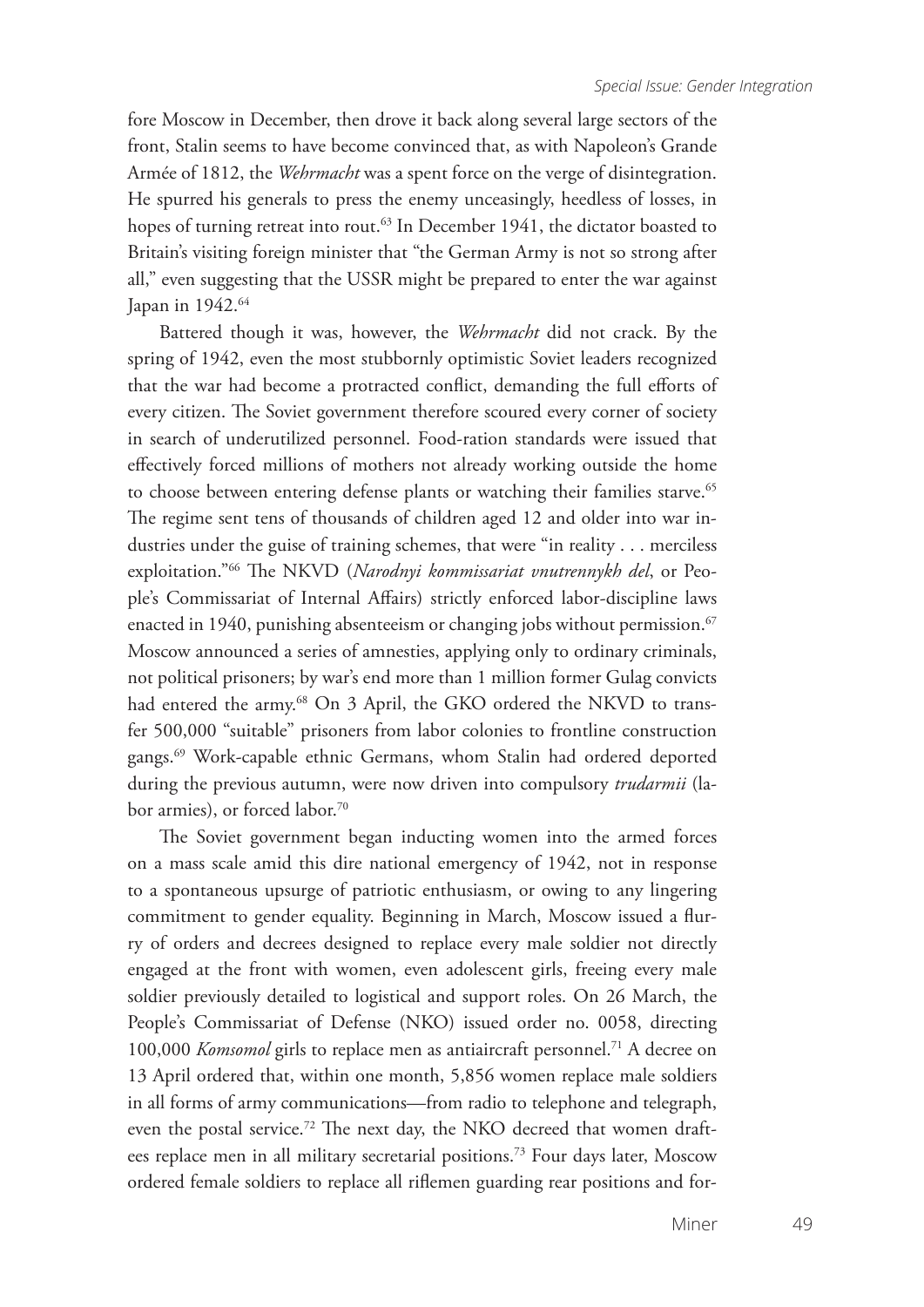tifications.74 Further decrees followed, ordering women to supplant men in all noncombat roles, which included the navy, merchant marine, truck transport, delivery of newly manufactured tanks to depots or the front, and, where possible, in all army medical Services. In these instances, some of the women and girls who were *Komsomol* members were not volunteers but conscripts. The regime viewed these adolescents as subject to Communist Party discipline and thus to mandatory assignment.

These noncombat positions were, for the most part, well behind the front lines, but Soviet authorities also decided to experiment with a broader female combat role. On 3 November 1942, a women's volunteer rifle brigade was formed, with recruits numbering 6,240.75 Although many of these women were eager to serve at the front, the Red Army balked. The brigade was instead assigned garrison duties, where recruits suffered from demoralization, a number of sexual assaults, and abiding hunger. Soldiers at the front received full rations, whereas those stationed in the rear received 500 fewer calories per day. Stuck in limbo as the brigade was, desertion increased, with some soldiers even fleeing to the front in hopes of finally seeing action—and of being fed better.<sup>76</sup> Eventually, the unit was broken up into smaller detachments before being dissolved entirely in 1944. This refusal to field an all-female infantry unit was actually a retrograde step from tsarist precedent.

The first group of female frontline soldiers to gain international fame was not this lost brigade but rather the smaller contingent of snipers. The bestknown of these was Lyudmila Pavlichenko, who amassed a total of 309 kills. Pavlichenko was one of the few women who had been allowed to enter the army in the summer of 1941, but in mid-1942 authorities removed her from combat and sent her on a propaganda tour of both the United Kingdom and the United States. President Franklin D. Roosevelt and his wife, Eleanor Roosevelt, hosted her in the White House, and she addressed rallies in several American cities accompanied by the First Lady. In November 1942, the NKO ordered formal training for female snipers, and in March of the following year they established a school for them.77 By the end of the war, 1,885 women had graduated from seven sniper classes.78

As compelling as female snipers' stories were, women made by far their largest contribution to the Soviet military in more customary gender roles when they flooded into the medical corps by the tens of thousands during the last half of 1942. The vast majority were volunteers, with motives ranging from ideological commitment or patriotism, to hatred of the enemy or more personal reasons. Nurse Mariia Lesina explained that "I and thousands of young people (and not them only) were spoiling for the front. Each person had his own motive—revenge for a ruined life, for the death of family and friends, a personal desire to take part in the fight, yes, and the party-political apparatus was not idle.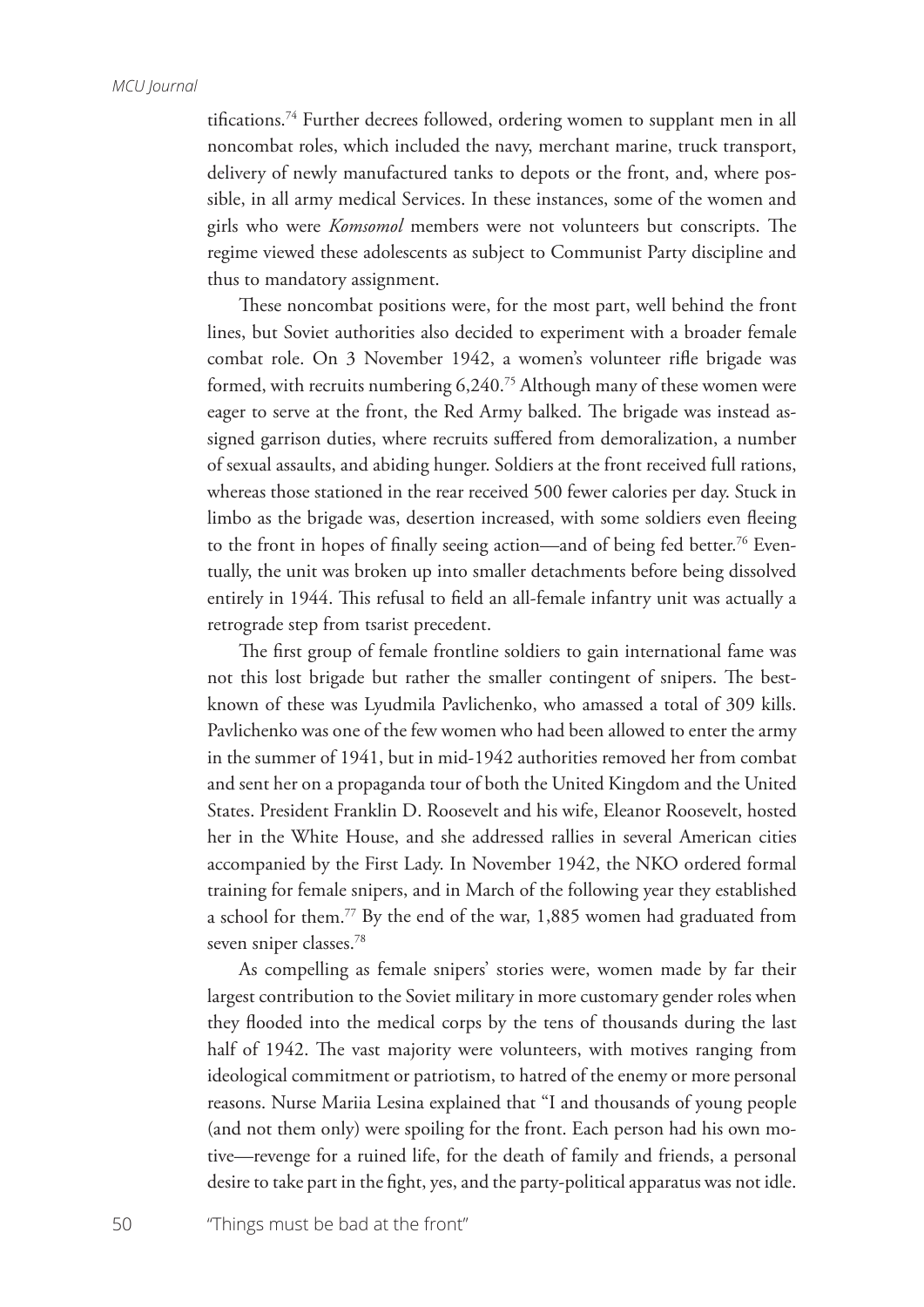. . . 'Everything for the front, everything for victory!' was no empty phrase."79 Forty-one percent of the 200,000 medical doctors who served in the Red Army during the war were women. Working with the Red Cross, more than 300,000 women trained as nurses and another 500,000 as less-skilled medics.<sup>80</sup> Some of these medics were sent to the front after receiving only six weeks of medical training.<sup>81</sup> Soviet-era sources claim that 100 percent of wartime nurses were women.82 During the war, Red Army medical staff treated more than 22 million patients; 90 percent of sick soldiers and 72 percent of wounded returned to the front, many after having been wounded multiple times.<sup>83</sup>

Before the autumn of 1942, the relatively small numbers of snipers and airwomen made it possible to segregate them somewhat from male soldiers; the same held true, at least in theory, for logistical and rearward services. The mass influx of women into command staff, and especially into medical units, during 1942–43, however, rendered separation impossible. Nor did the distinction between the fighting front and rearward services long survive contact with battlefield reality. As American forces in conflicts such as those in Afghanistan and Iraq later discovered, modern warfare erases bright lines between combat and support units.

Although most female medical personnel served in facilities situated well to the rear, many staffed frontline aid stations. One wounded soldier was surprised to encounter a nurse so close to the fighting. "The nurse smiled at my alarm," he recalled. " 'Don't worry, soldier, during battles we always deploy the medical stations as close as possible to the front. For the wounded, especially the severely wounded, even an extra minute, not to mention an extra hour or day, can be critical to his survival'."<sup>84</sup> Not only did this forward positioning risk injury or death from hostile fire but forward-based hospitals also were overrun at times by the enemy. During the Battle of Stalingrad, for instance, where the defenders of the city were pinned with their backs against the Volga River for more than four months, all Soviet personnel in the city were without exception at the frontline, regardless of whether they were in designated combat units. Among female nursing staff, the casualty rate in that battle was by all accounts horrific.<sup>85</sup>

Female medics could be assigned to combat units; many of the estimated 120,000 female soldiers who experienced fighting did so under such circumstances. Artilleryman Isaak Kobylyanskiy remembered that "most medical orderlies in such platoons were older men, but sometimes a girl served there."<sup>86</sup> The death rate among infantry and armored units on the eastern front was frightful, far higher than in the western theater, and female medics who had to retrieve wounded soldiers from between the battle lines were often even more exposed than ordinary soldiers. Lesina recalled: "It was extremely difficult work to crawl under fire and then drag back the badly wounded, also under fire."87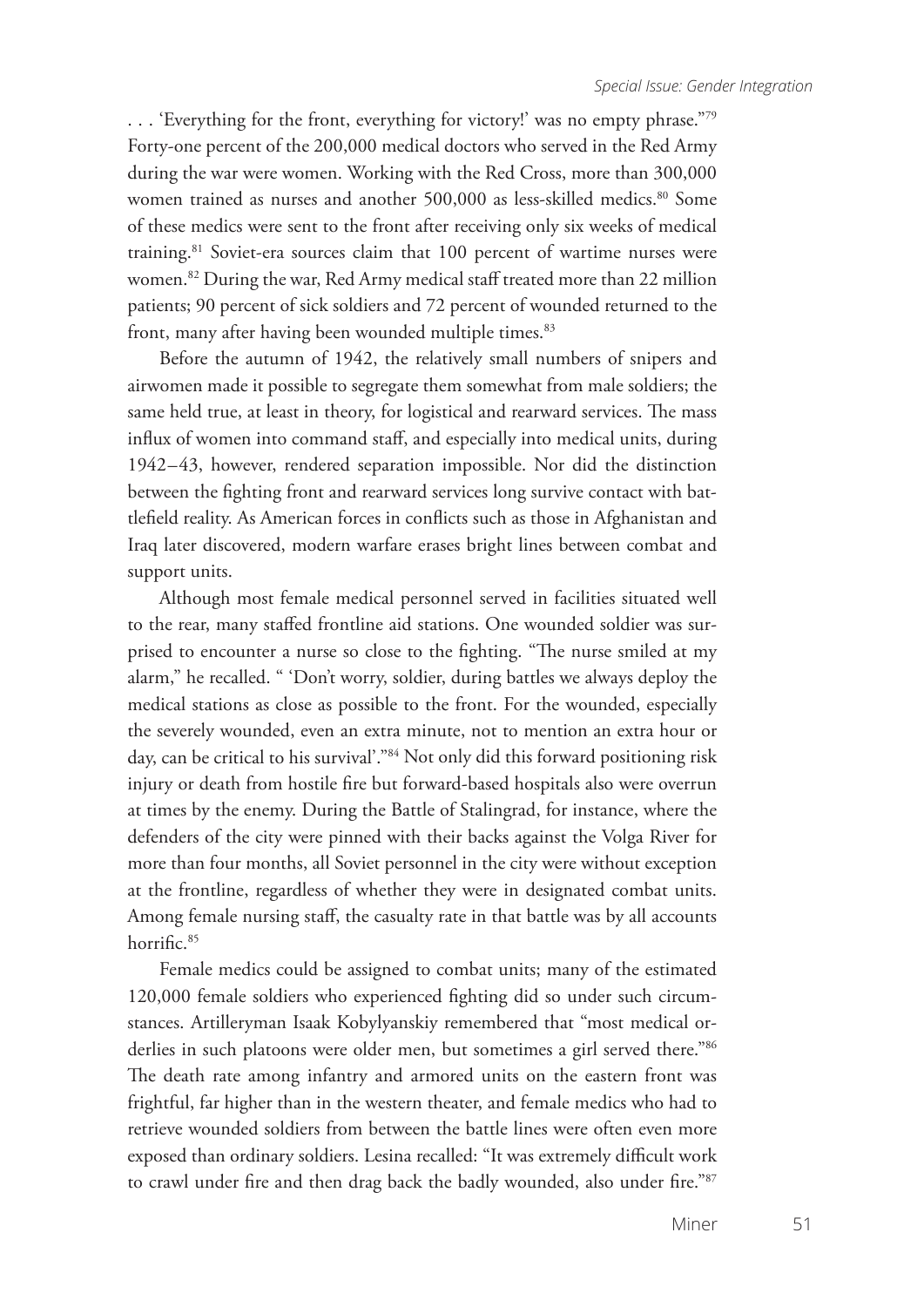Another female veteran told an interviewer: "In tank units medical orderlies didn't last long. There was no place in a tank for us. We clung to the armour and thought about one thing only: how to keep our feet clear of the caterpillars so we wouldn't get dragged in. . . . There were five of us, five friends at the front. . . . And they were all killed, except me."88

Aside from the threat of death or mutilation at the front, female soldiers most feared being captured by the enemy. The Germans routinely treated Soviet POWs barbarically, but in several instances German commanders issued explicit orders to mistreat female captives.<sup>89</sup> A nurse described the widely shared terror: "One of our nurses was taken prisoner. About a day later we liberated the village and found her—her eyes had been put out, her breasts lopped off. She had been impaled. . . . She was a young girl of nineteen. . . . [W]e would rather die than be taken prisoner. . . . Nothing else was that frightening."90

Women remained a minority in the frontline zone. A sympathetic male veteran recalled that "the life and fate of most women [in the army] were [*sic*] very hard," because women shared all the dangers and physical hardships of frontline life with the added burdens of everyday indignities and sexual vulnerability from both sides of the conflict.<sup>91</sup> Galina Khokhlova recalls that "it was uncomfortable to be among men all the time. One was always surrounded by guys."92 The presence of women at the front transformed social relations. Many male soldiers were protective, even if sometimes patronizingly so, referring to their female comrades as *sestrënki*, or "little sisters," doing what they could to protect them. Natalia Peshkova, a medic, claims "I should say that I have a very high opinion of the men. They never cursed when I was near."<sup>93</sup>

Nonetheless, a wide variety of abuses flourished. Absent any social consensus about women's roles, Soviet commanders' attitudes toward female recruits ranged from supportive, to hostile, to outright exploitative. Sexual abuse was not a monopoly of the Soviet armed forces. Necessarily authoritarian and generally male-dominated command structures, pervasive violence, and a masculine warrior ethos provide fertile conditions for outrages in other militaries; but the specific circumstances of the Stalinist forces magnified these problems. During the preceding decades, Soviet society was extraordinarily violent. The totalitarian state promoted an ethic of collectivism and obedience, not individualism or critical thinking. Red Army discipline was draconian: during the war, military tribunals convicted 994,000 Red Army soldiers of cowardice, desertion, and unauthorized retreat; 157,593 were sentenced to death, some for "crimes" no more serious than grumbling about food and living conditions.<sup>94</sup> In such circumstances, male and female recruits were reluctant to complain about their officers' misbehavior, let alone that of the omnipresent political police. "We were more afraid of the special police agents than we were of the Germans," a female veteran explained. "Even the Generals were afraid of them."95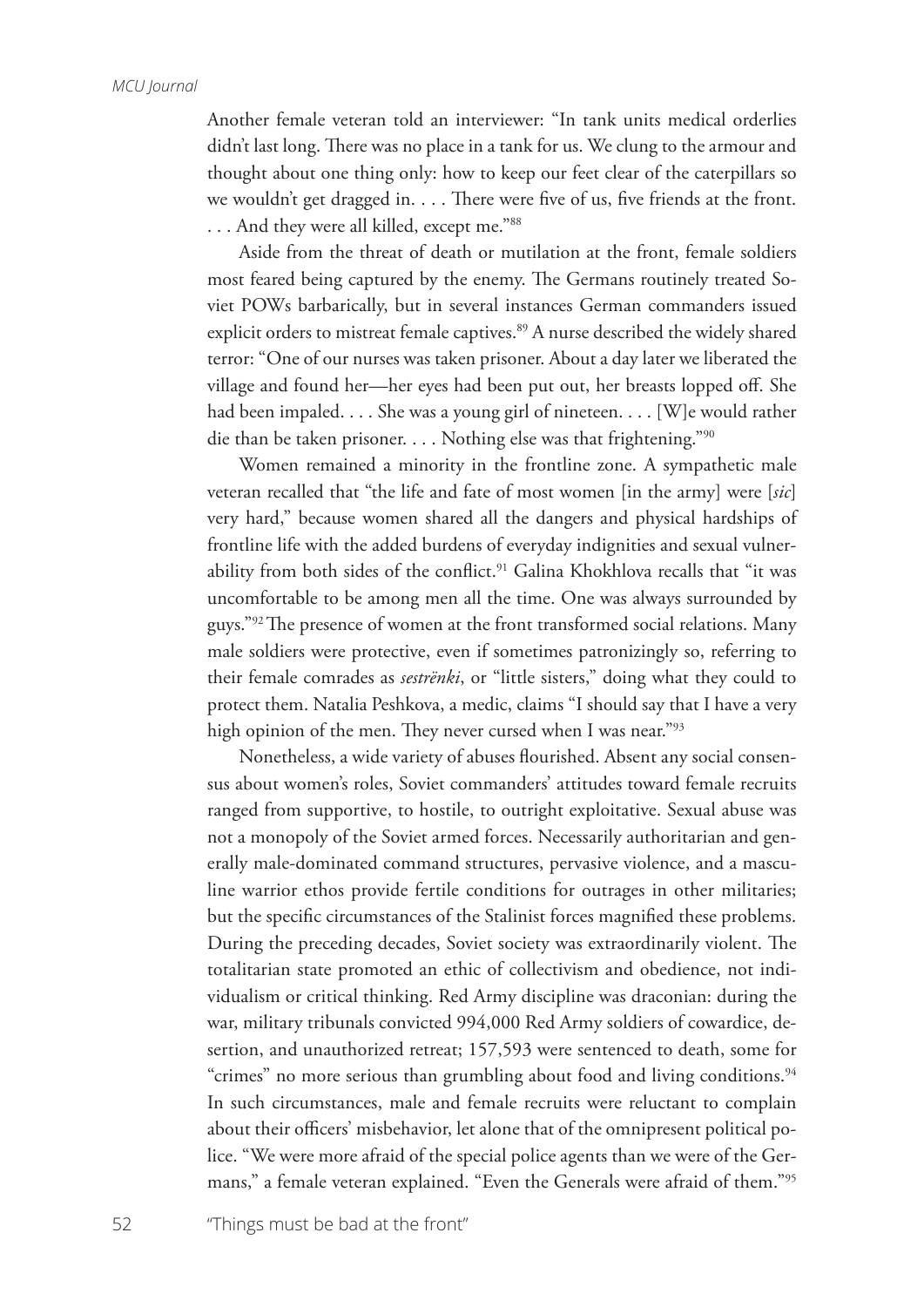Soviet society lacked independent courts, a free press, or civil institutions to which an aggrieved soldier might appeal. Adding to these factors, in August 1941, Stalin ordered frontline troops to be supplied with 100 grams of vodka per day, or 3.38 fluid ounces.<sup>96</sup> Prolonged battlefield stress and high casualties; a patriarchal culture; authoritarian, unaccountable, and violent institutions; the easy availability of weaponry and strong drink; and the intermingling of the sexes in circumstances where peacetime social restraints were weakened was a toxic brew.

Flaunting their authority, many officers soon adopted mistresses. Jealous recruits gave such women a derisory name: *pokhodno-polevye zheny* (roughly, "campaign field wives"). Shortened to PPZh, this acronym was a play on the name of the infantry's submachine gun, the PPSh-41. Lev Kopelev, a veteran and later dissident, recounted that "some generals quickly came to regard all nurses, waitresses and women typists and radio operators as fair game."97 Another soldier explained: "Most division and higher commanders had an enormous entourage . . . [including] without fail a harem or a PPZh."98 One regimental commander ordered a subordinate to "report . . . upon the arrival of any new woman, especially on her appearance and sexual appeal" before he would assign her a position.<sup>99</sup> Most female volunteers did not, of course, become PPZh, and many disparaged those who did. One female veteran remarked disdainfully: "We didn't like them at all."100 Women who spurned the attentions of predatory officers, however, might find themselves sent to the guardhouse or assigned to hazardous duty.<sup>101</sup> One memoirist recounts the story of a young nurse whose persistent refusals "cost her very dearly." Her commander dispatched her to a combat unit in retaliation, where she was soon killed by an artillery shell.<sup>102</sup>

Male/female frontline relationships often generated rivalries and sometimes violence. Lev Kopelev's commanding officer tried to coerce Kopelev's girlfriend into a sexual relationship; when she resisted, the officer attempted to get Kopelev arrested as a Trotskyite.<sup>103</sup> Moisei Dorman described how one officer became suspicious that his men were paying undue attention to his mistress and planned murderous revenge. He stuffed their artillery barrel with sod, expecting it to explode and kill the crew. The gunners discovered the sabotage and later exacted their own vengeance, murdering the officer during combat. "In fact, such things happened at the front," Dorman wrote prosaically.<sup>104</sup>

With sex common and contraceptives few, pregnancies inevitably resulted.105 Ol'ga Pivovarova recalls that three women from her village served in the army, "but they all got pregnant and returned from the front."106 Although abortion was illegal, many women nonetheless arranged operations. Vera Stepina, who served in a combat construction unit, explained that women "did not do these things openly, people hid them."107 This was risky. During the war years, 9,105 doctors and 29,635 women were convicted of performing illegal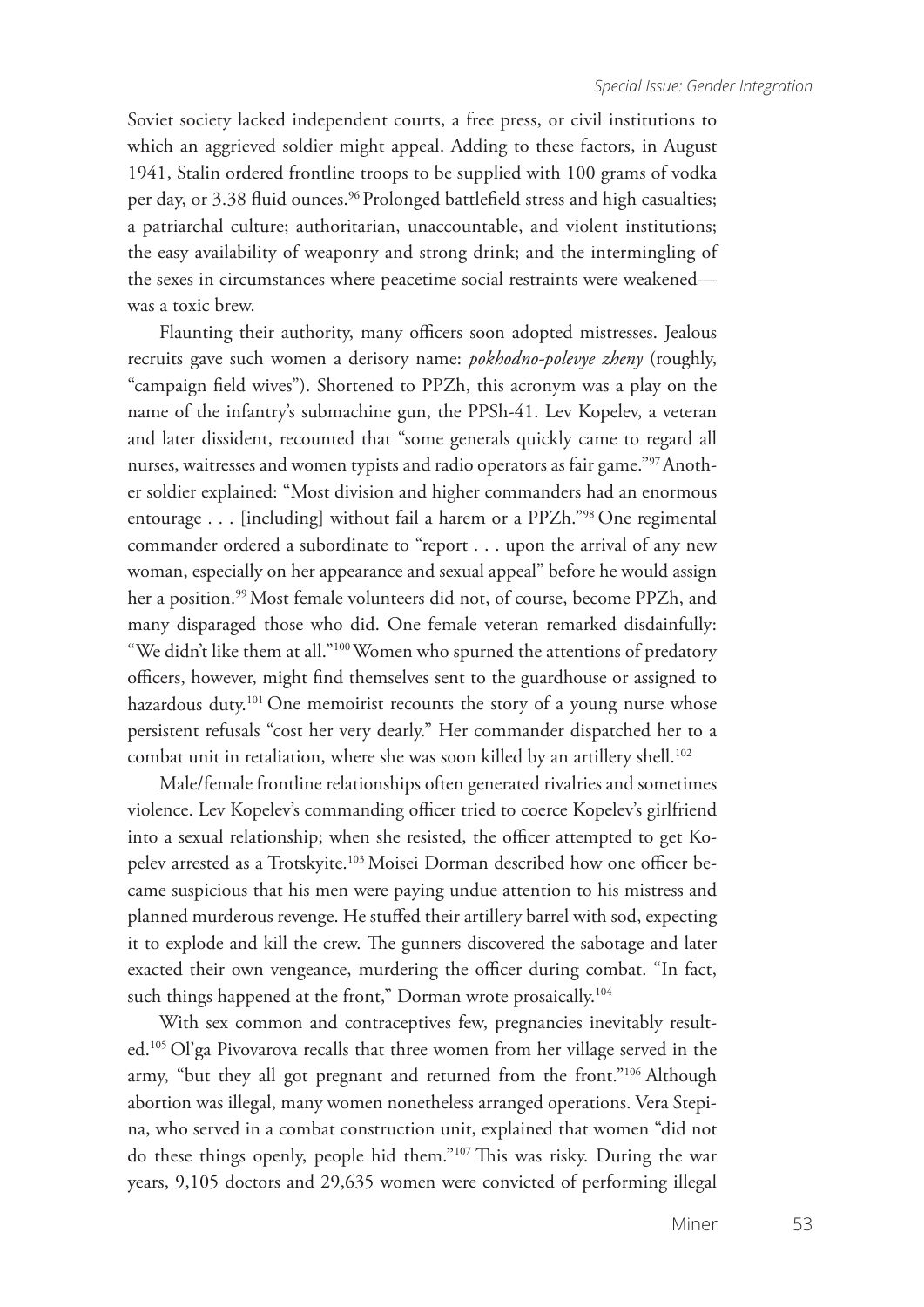abortions and sentenced to eight years in the Gulag; if the fetus was more than four and one-half months old, the charge was elevated to murder.<sup>108</sup> By way of contrast, only 7,363 men were convicted of rape during the same period.<sup>109</sup> This low number of convictions for rape is even more striking in view of the fact that Red Army soldiers notoriously committed this crime on an unprecedented scale as they swept into Eastern Europe and Germany.<sup>110</sup>

Contrary to hardy myth, Red Army women did not play a decisive combat role. This is not to disparage the heroism or skills of female soldiers—it is purely a matter of numbers. The eastern front was vast; a total of 34.4 million Soviet citizens entered the wartime forces.111 In 7 of the 16 quarter-years of the war, the number of Soviet soldiers killed and missing exceeded the total sum of the 580,000 women who served in the army.<sup>112</sup> Nor were women as intensively mobilized as many segments of the population. From a prewar community of just over 3 million, for example, approximately 500,000 Jewish men served in the ranks of the armed forces, with 216,000 perishing in combat or as a result of wounds.113 A small fraction of Red Army women served in dedicated combat units. According to two scholars, "only about 2,500 women . . . actually stormed the ultimate military bastion: military combat on the frontline."<sup>114</sup>

Soviet employment of women both in the army and the rear was cruel and wasteful. In every year of the war, more women languished in the Gulag, by a substantial margin, than served in Red Army ranks. Most were civilians convicted under excessively harsh labor statutes, though some female soldiers were also imprisoned for various infractions. In August 1945, the Gulag held 547,753 female prisoners—almost equal to the number of women who served in the army throughout the entire war. In 1942, the threat to national survival caused the Kremlin to induct women en masse; but only two years later, in mid-1944, when Soviet victory looked assured, a demographic national crisis loomed owing to the massive wartime loss of life. The Kremlin accordingly jammed gender policies into reverse gear: in March, the women's rifle battalion was disbanded; thousands of women were returned quietly from the front; and on 8 July, a new law on marriage and the family was promulgated, making divorce harder, single motherhood more onerous, and effectively restoring the stigma of "illegitimate" birth.<sup>115</sup> Medals and monetary awards were established for "Hero Mothers," urging women to bear multiple children. Soviet statisticians pored over birth, abortion, and marriage statistics, searching for ways to increase baby output, much as they would to accelerate annual hog production.<sup>116</sup>

When the war ended, many female veterans were understandably proud of the part they played in defeating Nazism. Women's role in combat may have been marginal, but this was certainly not true of the medical and support services, where female doctors and nurses saved tens of thousands of lives and lo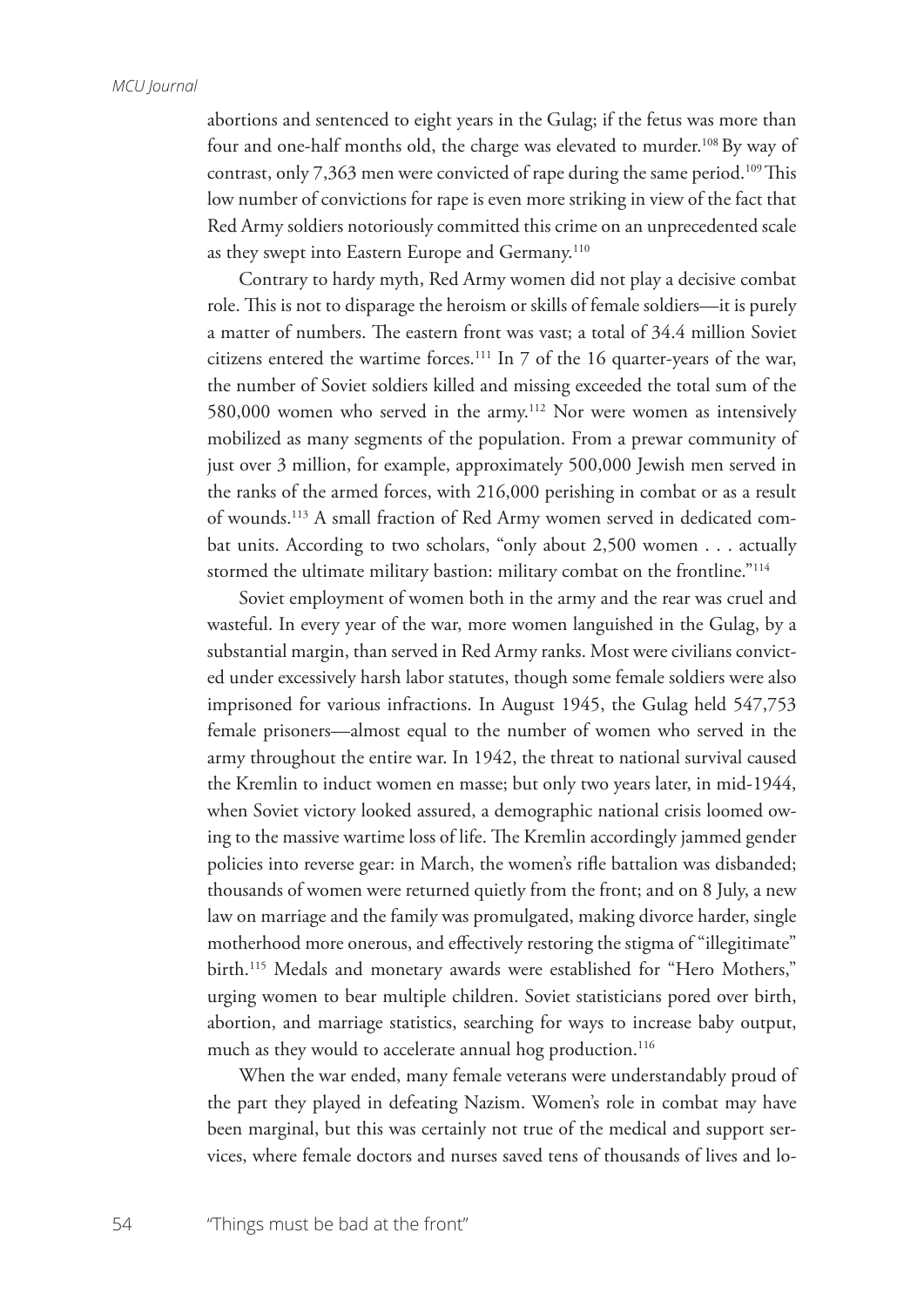gistical personnel helped to sustain the Red Army's drive on Berlin. The number of women in the armed forces before 1943 was too small to have any major effect during the battles of Moscow and Stalingrad, which are generally regarded as the turning points on the Eastern Front; but the subsequent recovery of occupied Soviet territory and the drive into the heart of Europe owed a good deal to female personnel. The war irrevocably altered employment patterns as well: hitherto largely male professions, such as accounting and medicine, became, and remained, largely female realms.<sup>117</sup> Unlike in the postwar United States, where many women who had been employed during wartime were released to make way for returning male veterans, this did not happen in the USSR. As with female employment before the war, this owed less to the regime's commitment to gender equality than it did to a need for their labor. The Red Army suffered 8,668,400 deaths during the war; although no precise breakdown by gender has emerged, it has been claimed that more than 192,458 of these were women.<sup>118</sup> This lost generation of men would never return to resume their civilian jobs; the state expected women to fill the void while simultaneously producing millions of babies to replace wartime losses.<sup>119</sup>

The Soviet regime and society more generally did not celebrate female veterans' wartime achievements; indeed, during the first postwar years the state seemed eager to erase the record of women's service almost as though it were a national embarrassment. The Stalinist leadership had a largely instrumental view of women, as it did for all its citizens: they were a resource to be thrown at national crises as they arose, only to be discarded, or redirected, when their services were no longer required. In a condescending address to demobilizing female soldiers in July 1945, Soviet president Mikhail Kalinin declared: "Allow me, as one grown wise with years, to say to you: do not give yourself airs in your future practical work. Do not talk about the services you rendered, let others do it for you. That will be better."120 Others did not in fact do this for decades afterward; when female veterans were finally able to speak their minds freely, as the Communist regime disintegrated and then collapsed, many complained that their achievements had been written out of official history and that during the early postwar years many of their fellow citizens actually held their service against them. The state shared responsibility for this. When Lieutenant General Pavel Shafarenko published his memoirs in the 1970s, a questioner asked why he had written so little about the women who had served under his command during the war. His reply lifted the veil on official policy: "I wrote about the twenty-two women who served in the division, but the deputy head of the war memoirs department of the publishing house in Moscow crossed out twentyone of the women, saying, 'Do you want young people thinking that our war was won by women?' "<sup>121</sup>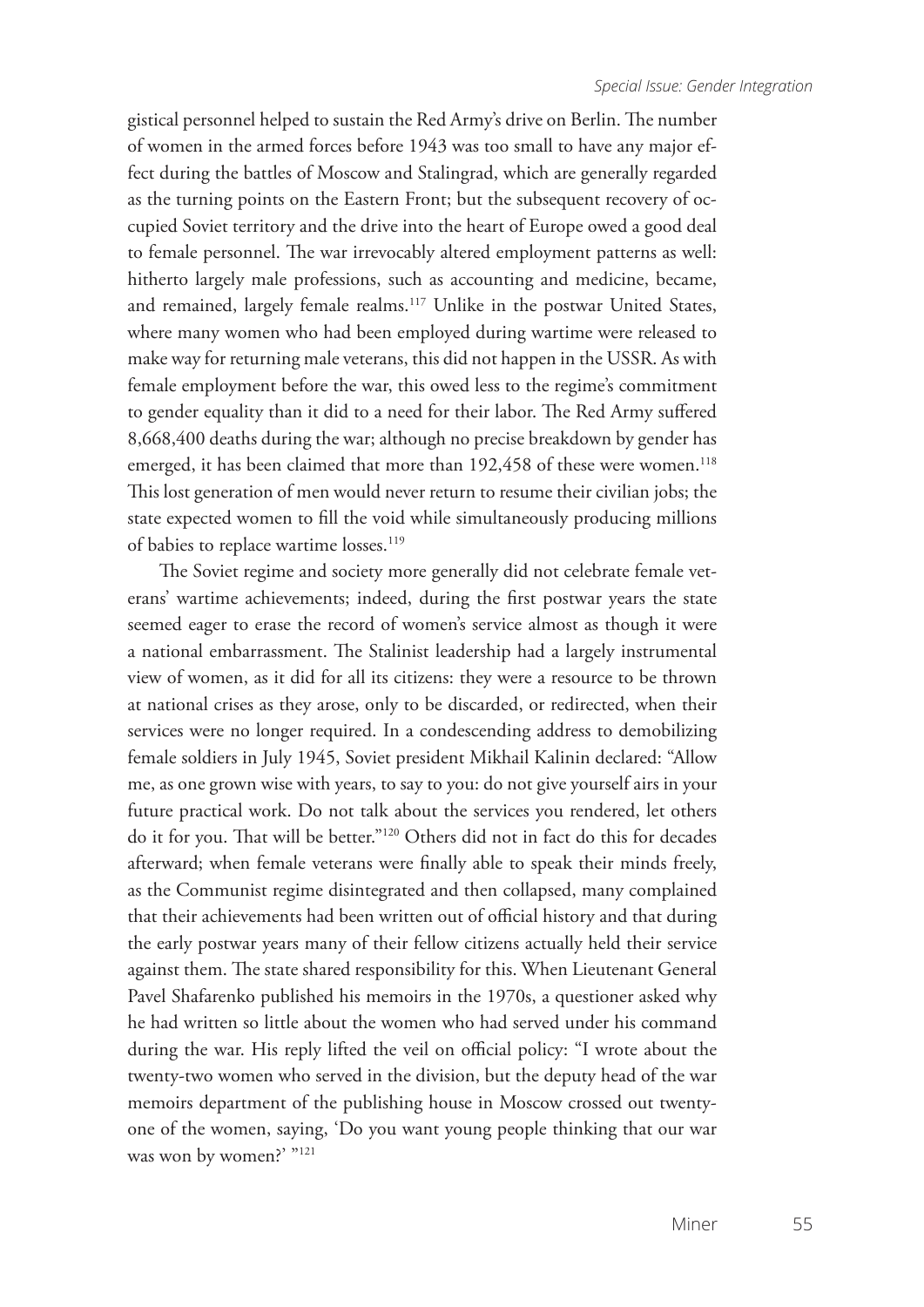Whereas Red Army men, including many who had taken part in mass rapes in Central Europe, were lionized as the saviors of the USSR and of civilization itself, returning female soldiers were often stigmatized as women of dubious morals who had volunteered for the army in search of male companionship.

Six decades after the end of the war, an interviewer asked Nina Afanas'evna how the public treated returning female veterans, and her response was typical: "Badly," she replied. "From strangers one could hear: '*Frontovaia*' or '*frontovichka*.' This continued for five years after the war. Many did not talk about the fact that they had fought, they were ashamed. I was never afraid, and I was never ashamed."122 With a huge postwar deficit of males, parents often discouraged their sons from marrying female veterans, whom they treated as damaged goods. Senior Sargent Nina Ilyinskaya remarked: "A man returned and there he was, a hero. An eligible young man! But if it was a girl, then immediately people looked askance: 'We know what you did there! . . .' And the whole of the suitor's family would think: should he marry her? To tell the truth, we concealed the fact that we had been at the front, we did not want to tell people about it. We wanted to become ordinary girls again. Marriageable girls."<sup>123</sup> Unmarried female soldiers who had become pregnant faced even greater social stigma and, owing to the new family law, found it almost impossible to establish paternity or to receive the same state benefits awarded to married mothers.

If the experience of women in the wartime Red Army has any utility for debates elsewhere concerning women in the armed services, it is largely as a cautionary example. When allowed to do so, female soldiers performed well, proving that women could serve in combat and support units; as one female veteran asserted, "we lived honorably, fought honorably."124 Characteristically, however, the authoritarian, highly centralized Communist state utilized women's talents reluctantly, erratically, and inefficiently. Defenders of the Soviet wartime record claim that mass mobilization of women reflected the progressive gender policies of the USSR and contend that the manifold shortcomings of that mobilization can be explained by the fact that it was conducted under the worst possible circumstances, as the invaders threatened Soviet survival. The first assertion is not borne out by the halting and haphazard history of female mobilization. As for the second claim, the Communist authorities do not merit a pass based on the dire exigencies of 1941–42. The war in Europe raged for almost two years before Barbarossa erupted. During that time, foreseeing the possibility of being drawn into the conflict, the Kremlin ordered a massive expansion of the Red Army, increasing the number of soldiers from 1.5 million men in 1938 to more than 5 million by June 1941, and preparing to field a force of 8.6 million by spring 1942; Moscow also heavily reoriented industry toward military production.<sup>125</sup> Soviet historians, and of much Western historiography as well, have long held that the Soviets used the period of the Nazi-Soviet Pact (August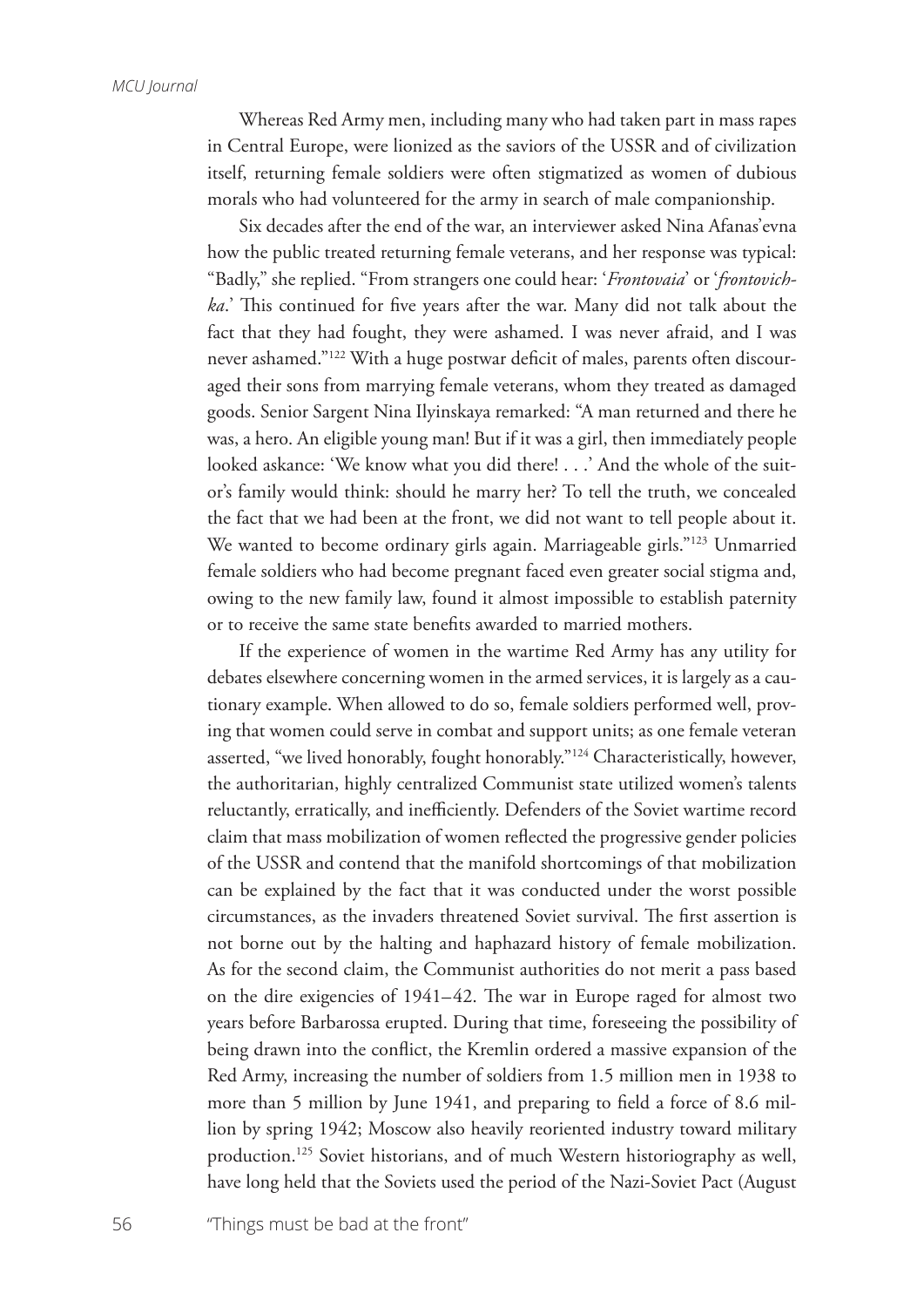1939–June 1941) to buy time to prepare for war against Hitler.<sup>126</sup> Yet, even as the threat of war loomed large, when Hitler attacked the USSR, the Red Army lagged well behind both the United Kingdom and Nazi Germany in the military mobilization of its female population, even in support services.<sup>127</sup>

Early wartime steps to harness women's skills were ill-conceived. The misbegotten *opolchenie* units were thankfully soon disbanded. As the Germans threatened Moscow, the Kremlin chose to create costly female air squadrons whose lengthy training prevented them from defending the besieged capital. Once established, however, these air units were not allowed to expand to include the many women who possessed flying skills and were eager to serve; their propaganda value was squandered. The creation, equipment, training and then subsequent dissolution—of a women's rifle battalion was a case study in bureaucratic waste and even cruelty. Most discreditably, the state discarded female veterans once their services were no longer required, did nothing at all to protect them from widespread social opprobrium based on tales of supposed frontline licentiousness, and even enacted laws that effectively punished women who had become pregnant at the front. Once the war was over, the army reverted to its prewar practices; few women remained in the armed services, and those who did occupied traditionally female supportive roles. The high command remained entirely male.

Although the service of women in logistical and medical roles was indisputably valuable, the mingling of men and women at the front engendered all manner of abuses: sexual exploitation, violence, rivalries, and morale problems—even murder. The widespread availability of alcohol aggravated every ill. Unexpurgated post-Soviet memoirs suggest that outrages were widespread, though the subject requires further, detailed research. Prominent contemporary Russian scholars have neglected the subject, as well as women's wartime roles more generally.<sup>128</sup> Clearly, however, several important elements were absent in the Soviet experience, which foreordained trouble. The USSR lacked any prewar social or governmental consensus that women should serve on par with men. Stalinist political culture was violent, secretive, and designed to foster fear and division; it did little to contain or eradicate abuses, and indeed the unchecked power that officers and security men wielded fostered and protected misbehavior. Despite the regime's hyperbolic rhetoric about gender equality, and despite the many individual soldiers and officers who embraced these concepts, the regime did little to challenge widespread social notions about women's subordinate status, which had deep roots in the patriarchal peasant culture. Most importantly, Soviet society lacked any of the institutions that are common in democracies that together provide some protection against abuse: independent courts, a free press, and nonstate social organizations. The wartime mobilization of Soviet women into the Red Army was the largest ex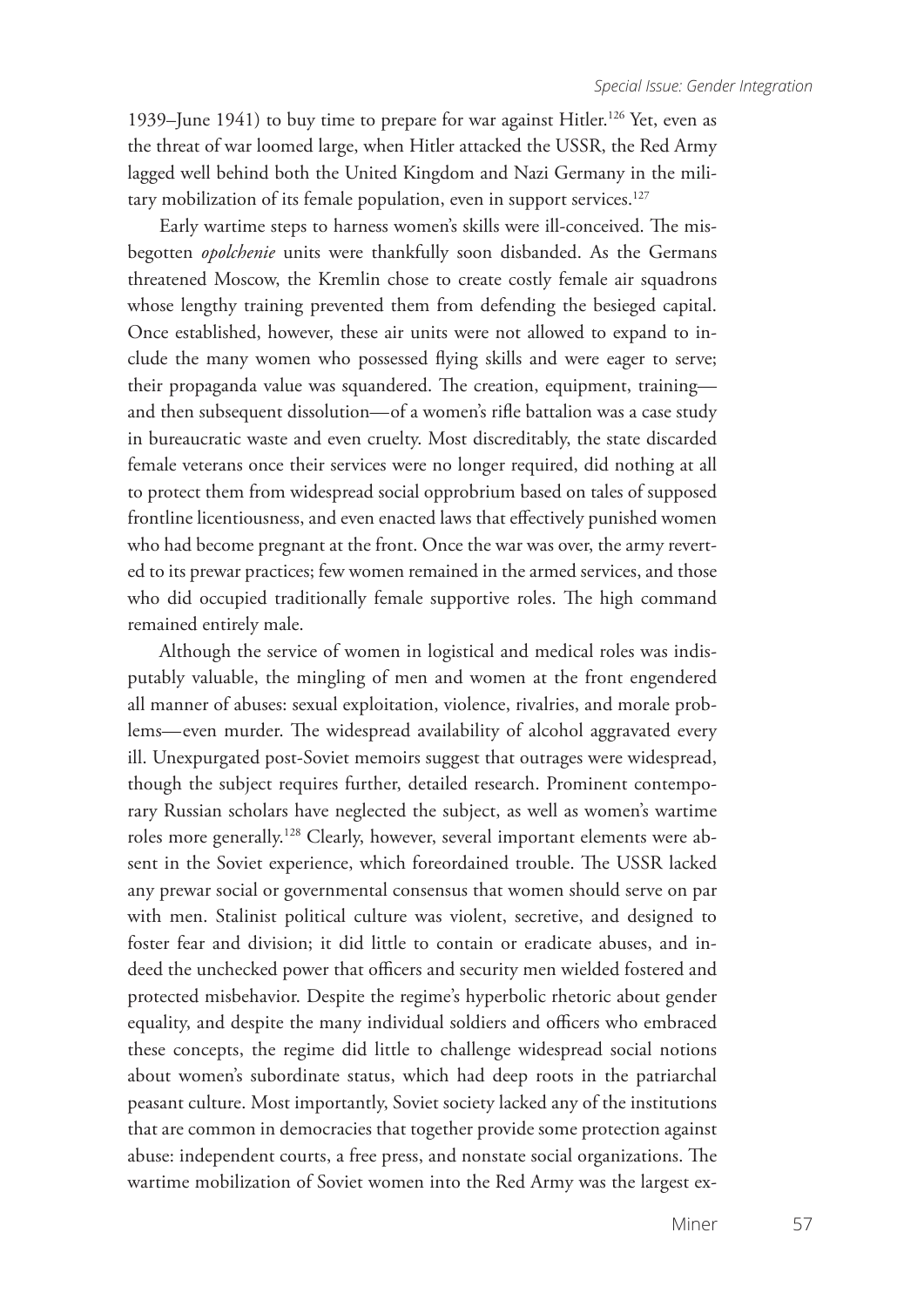periment of its kind. No advocate of gender equality or of the integration of women into the armed forces should wish to see it celebrated, much less used as a model.

## **Notes**

- 1. The important role women played in the partisan war throughout German-occupied regions is not examined here, because this would have both greatly expanded and diluted what must be a brief survey.
- 2. Svetlana Alexievich, *The Unwomanly Face of War* (Moscow: Progress Publishers, 1988), 162.
- 3. During the peak of the war, 272,000 women served in the U.S. military; 470,000 served in the British women's and nursing services, where they constituted a slightly higher proportion of the armed forces (10 percent) than in the Soviet case (8 percent). I. C. B. Dear, ed., *The Oxford Companion to World War II* (Oxford: Oxford University Press, 1995), 1,277 and 1,278; and "By the Numbers: Women in the U.S. Military," CNN, 24 January 2013. Approximately 203,000 women were serving in the American military in 2013.
- 4. G. F. Krivosheev, "Ob itogakh statisticheskikh issledovanii poter' Vooruzhennykh Sil SSSR v Velikoi Otechestvennoi voine" [On the sources of statistical research of losses of the armed forces of the USSR in the Great Patriotic War], in *Liudskie poteri SSSR v period vtoroi mirovoi voiny: Sbornik statei* [Human losses of the USSR in the period of the Second World War: collection of essays] (Moscow: Russko-Baltiiskii informatsionnyi tsentr, 1995), 79. Original in Russian. The overall number of women who served in all branches of the armed forces is not certain. Soviet-era figures indicate 800,000. M. M. Kozlov, ed., *Velikaia Otechestvennaia voina, 1941–1945: Entsiklopediia* [The Great Patriotic War, 1941–1945: encyclopedia, hereafter, VOVE] (Moscow: Sovetskaia entsiklopediia, 1985), 270. Original in Russian. A recent historian puts the figure at 900,000. Anna Krylova, *Soviet Women in Combat: A History of Violence on the Eastern Front* (Cambridge: Cambridge University Press, 2010), 145.
- 5. Krylova, *Soviet Women in Combat*, 10.
- 6. Laurie S. Stoff, *They Fought for the Motherland: Russia's Women Soldiers in World War I and the Revolution* (Lawrence: University Press of Kansas, 2006).
- 7. Susanne Conze and Beate Fieseler, "Soviet Women as Comrades-in-Arms: A Blind Spot in the History of the War," in *The People's War: Responses to World War II in the Soviet Union*, ed. Robert W. Thurston and Bernd Bonwetsch (Urbana and Chicago: University of Illinois Press, 2000), 214; and Barbara Evans Clements, *Bolshevik Women* (Cambridge: Cambridge University Press, 1997), 172–80.
- 8. This is the assumption, with some reservations, underlying the two most recent booklength studies of women in the wartime Soviet military: Krylova, *Soviet Women in Combat*; Roger D. Markwick and Euridice Charon Cardona, *Soviet Women on the Frontline in the Second World War* (Basingstoke, UK: Palgrave MacMillan, 2012); and also Barbara Alpern Engel, "The Womanly Face of War: Soviet Women Remember World War II," in *Women and War in the Twentieth Century: Enlisted with or without Consent*, ed. Nicole Ann Dombrowski (New York: Routledge, 1999).
- 9. David Stahel, *Operation Typhoon: Hitler's March on Moscow, October 1941* (Cambridge: Cambridge University Press, 2013), 134. Stahel does not mention women specifically, pointing to superior Soviet tank production as his chief indicator of Soviet preparations for protracted war.
- 10. In an influential book, Richard Overy offers a common explanation for Soviet wartime economic achievements: "The simple answer might be that the Soviet Union operated a command economy, directed by the state and centrally planned." Richard Overy, *Why the Allies Won* (New York: W. W. Norton, 1995), 183–84; see David Stahel, *Operation Barbarossa and Germany's Defeat in the East* (Cambridge: Cambridge University Press, 2009), 144.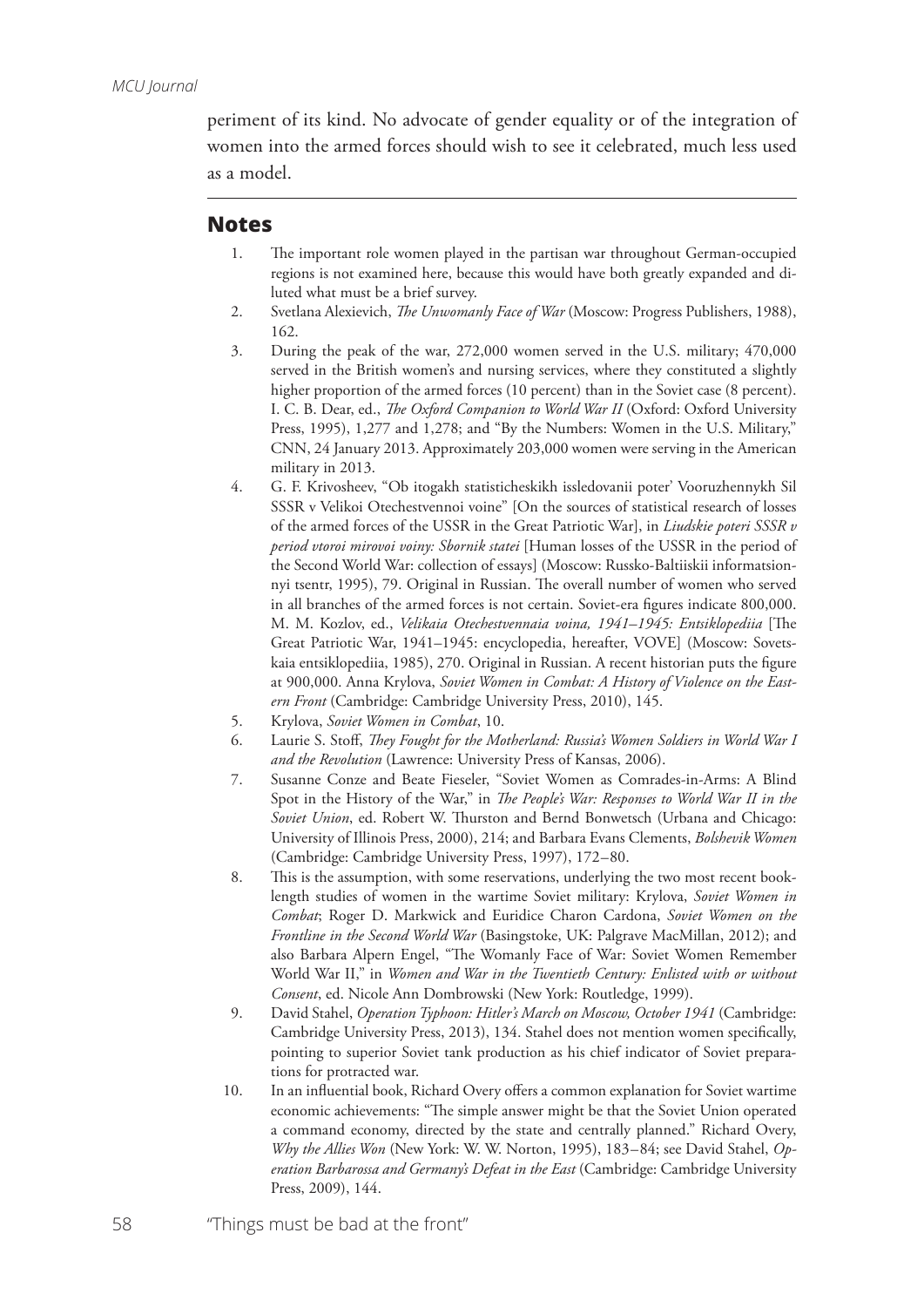- 11. Entry for 16 June 1941 in Fred Taylor, ed., *The Goebbels Diaries, 1939–1941* (New York: G. P. Putnam's Sons, 1983), 414.
- 12. Soviet sources suggest a lower figure of 2 million POWs. Alexander N. Yakovlev, *A Century of Violence in Soviet Russia* (New Haven, CT: Yale University Press, 2002), 171. Yakovlev provides a breakdown per year of prisoner numbers. The higher German figure is provided by Rolf-Dieter Müller and Gerd R. Ueberschär, *Hitler's War in the East, 1941–1945: A Critical Assessment* (Providence, RI: Berghahn Books, 1997), 214. The disparity may be explained by the fact that the Germans counted each prisoner as they were captured, whereas the Soviets often could not determine whether a soldier had gone missing or had been captured and subsequently perished in Nazi custody.
- 13. David M. Glantz and Jonathan M. House, *When Titans Clashed: How the Red Army Stopped Hitler* (Lawrence: University Press of Kansas, 1995), table A, 292.
- 14. "Dannye o territorii i naselenii, podvergavshikhsia vremennoi okkupatsii i osvobozhdennykh rainov" [Figures about the territory and population that underwent temporary occupation and liberated regions], in *Sovetsakaia povsednevnost' i massovoe soznanie, 1939–1945* [Soviet daily life and mass consciousness, 1939–1945], ed. I. Ia. Livshin and I. B. Orlov (Moscow, 2003), 297. Original in Russian.
- 15. N. Voznesenskii, *Voennaia ekonomika SSSR v period Otechestvennoi voiny* [The wartime economy of the USSR in the period of the Patriotic War] (Moscow: Ekonomicheskaia gazeta, 2003), 110–11. Original in Russian.
- 16. Voznesenskii, *The Wartime Economy of the USSR in the Period of the Patriotic War*, 110. Original in Russian. Estimates of the number of refugees range from a low of 12 million to a high of 20. See William Moskoff, *The Bread of Affliction: The Food Supply in the USSR during WWII* (Cambridge: Cambridge University Press, 1990), 30.
- 17. Entry for 3 August 1942, in Charles Burdick and Hans-Adolf Jacobsen, eds., *The Halder War Diary, 1939–1942* (Novato, CA: Presidio Press, 1988), 651.
- 18. "1936 Constitution of the USSR," Bucknell University.
- 19. Clements, *Bolshevik Women*, 244–55.
- 20. Rossiiskaia akademiia nauka [Russian Academy of Sciences], *Vsesoiuznaia perepis' naseleniia 1939 goda: Osnovnye itogi* [All-union census of the population in the year 1939: basic results], hereafter RAN, 21. Original in Russian.
- 21. Krylova, *Soviet Women in Combat*, 51, 57, 99.
- 22. Kozlov, VOVE, 270. Original in Russian.
- 23. Georgina Natzio, "Homeland Defence: British Gunners, Women and Ethics during the Second World War," in *Women in War: From Home Front to Front Line*, ed. Celia Lee and Paul Edward Strong (Barnsley, UK: Pen & Sword Military, 2012), 91.
- 24. Clements, *Bolshevik Women*, 257. Barbara Clements contends that advancement in female leadership during the decade after the Revolution reverted during the 1930s to "the ancient belief that politics was the business of men working in teams."
- 25. Barbara Alpern Engel, *Women in Russia, 1700–2000* (Cambridge: Cambridge University Press, 2004), 175–76.
- 26. Riabichko to Korotchenko, 12 August 1946, United States Holocaust Memorial Museum [hereafter, USHMM], RG-31.026, reel 58, fond 1 opis' 23 delo 2536. By way of comparison, this is equivalent to the current crude birthrate in Benin (35.5), the 19th highest rate in the world; the current figure for the United States is 12.5; for Russia, 11.3. "The World Factbook," CIA, accessed 26 May 2017. The birthrate in Ukraine was roughly the same as in the Russian Federation, though lower than that in Central Asia. Ansley J. Coale, Barbara A. Anderson, and Erna Harm, *Human Fertility in Russia since the Nineteenth Century* (Princeton, NJ: Princeton University Press, 1979).
- 27. Engel, *Women in Russia*, 166–84.
- 28. Engel, *Women in Russia*, 186–207.
- 29. Krylova, *Soviet Women in Combat*, 117.
- 30. Interview with Вайман Мира Зелиховна [Mira Zelikhovna Vaiman], IRemember, accessed 17 May 2013.
- 31. "Vystuplenie po radio, 3 July 1941" [Speech by radio, 3 July 1941], in I. Stalin, *O*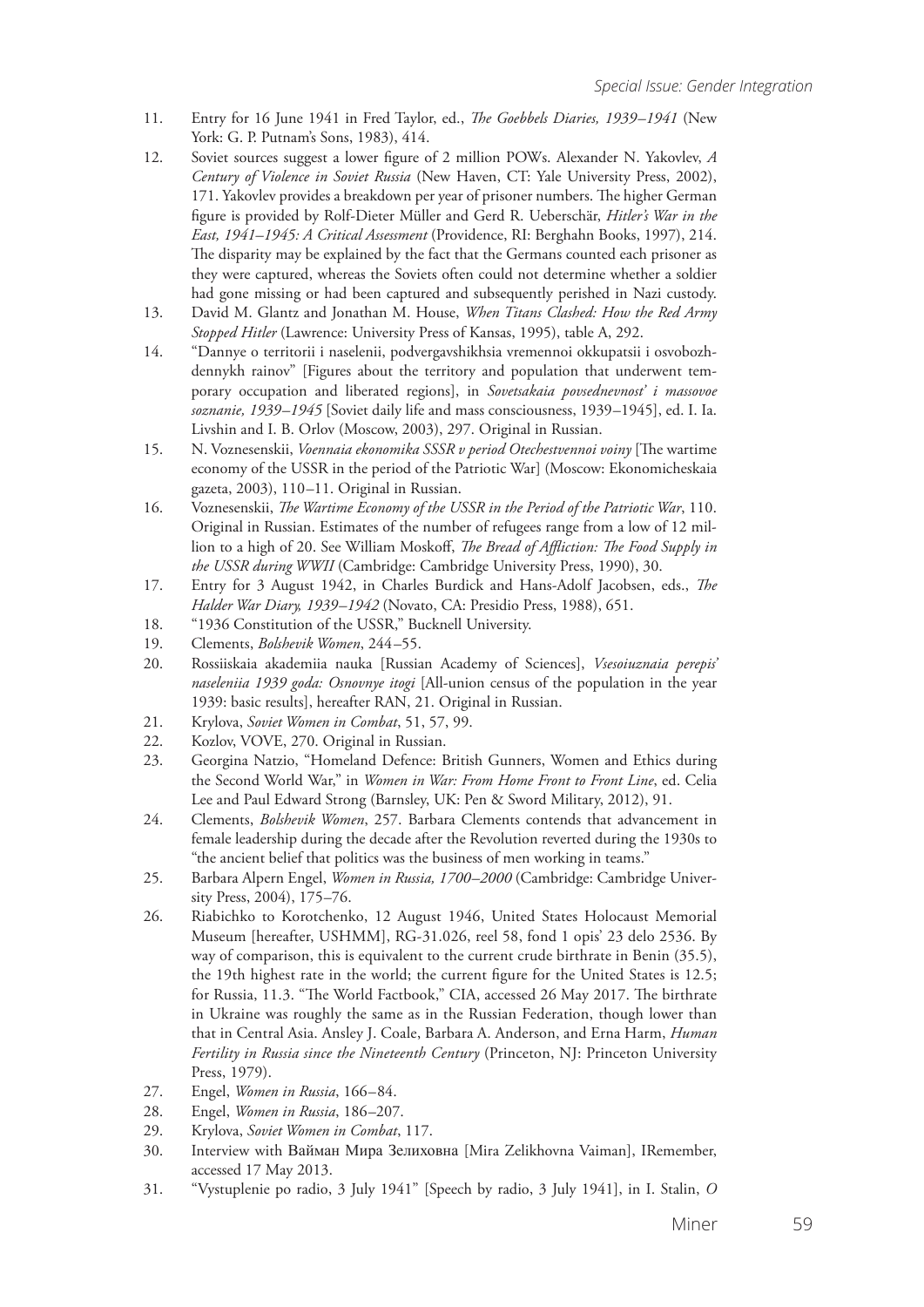*velikoi Otechestvennoi voine sovetskogo soiuza* [On the Great Patriotic War of the Soviet Union] (Moscow: Kraft, 2002), 11–16. Original in Russian.

- 32. Kozlov, VOVE, 478. Original in Russian.
- 33. Laurence Rees interview of Zinaida Pytkina, *BBC History Magazine*, October 2007.
- 34. GKO resolution no 235, 21 April 1943, *Lubianka Stalin i NKVD-NKGB-GUKP "Smersh," 1939–Mart 1946* [The Lubianka, Stalin and the NKVD-NKGB-GUKP "Smersh," 1939–March 1946], ed. N. V. Khaustov et al. (Moscow, 2006), 372–75.
- 35. Dominic Lieven, *Russia against Napoleon: The True Story of the Campaigns of* War and Peace (New York: Penguin Books, 2009), 217–19.
- 36. "Nina Erdman," IRemember, accessed 6 June 2013.
- 37. Engel, *The Womanly Face of War*, 138.
- 38. Krylova, *Soviet Women in Combat*, 26. Krylova refers to the group she has studied as "highly educated."
- 39. RAN, 57, 83. At the time, 86.9 percent of Russian Jews lived in cities, and their literacy rate was 85 percent; the comparative figures for the largest Soviet ethnic group, Russians, were 37.8 percent and 58 percent.
- 40. Kazimiera J. Cottam, *Women in War and Resistance: Selected Biographies of Soviet Women Soldiers* (Newburyport, MA: Focus Publishing/R. Pullins, 1998), 176–79. See the case of Mansiia (Manshuk) Mametova.
- 41. See, for example, Martin Dean, *Collaboration in the Holocaust: Crimes of the Local Police in Belorussia and Ukraine, 1941–1944* (New York: Palgrave Macmillan, 1999).
- 42. "Razvedsvodka," Ts KP/b/U, 19 September 1942, USHMM, RG-31.026, reel 7, fond 1 opis' 23 delo 115. A lengthy report to Nikita Khrushchev, Communist Party boss of Ukraine, provided ample detail about collaboration in that republic during the first year of the war.
- 43. Leonov, "Spravka o faktakh izmeny rodine v chastiakh deistvuiashchei Krasnoi Army," [Information regarding facts of betrayal of the motherland in units of the active Red Army] 15 July 1942, RtsKhIDNI, R 1358 fond 5 opis' 6 ekh. 85. Original in Russian. A report to Moscow from the spring of 1942 broke down the numbers of desertions in forces operating in the south, demonstrating that members of minority nationalities, as well as those with families behind German lines, were less reliable.
- 44. Tiulenev, Zaporozhets, and Romanov to Stalin and Budënnyi, 1 August 1941, in *Stalinskie deportatsii, 1928–1953* [Stalinist deportations, 1928–1953], ed. N. L. Pobol' and P. M. Pol'ian, Rossiia XX vek: Dokumenty [Russia of the xxth century: documents] (Moscow, 2005), 323. Original in Russian.
- 45. Robert W. Thurston, *Life and Terror in Stalin's Russia, 1934–1941* (New Haven, CT: Yale University Press, 1996), 216ff.
- 46. Ponomarenko to Stalin, 19 August 1941, " 'Tol'ko avtoritetnyi komandir smozhet zastavit' preodelet' strakh i instinkt samosokhraneniia': Dokladnie zapiski sekretaria TsK KP(b)B P. Nl. Ponomarenko I. V. Stalinu, 1940–1942 gg." [Only an authoritative commander can manage to overcome fear and the instinct for self-preservation': report notes of the secretary of the C[entral] C[ommittee] C[ommunist] P[arty] (b[olsheviks]) B[elorussia] P N. Ponomarenko to I. V. Stalin, 1940–1942], *Istoricheskii arkhiv* [Historical archive], no. 6 (2004). Original in Russian.
- 47. Sheila Fitzpatrick, *Stalin's Peasants: Resistance and Revival in the Russian Village after Collectivization* (Oxford: Oxford University Press, 1994), 314.
- 48. Nikolai I. Obryn'ba, *Red Partisan: The Memoirs of a Soviet Resistance Fighter on the Eastern Front*, trans. Vladimir Krupnik (Barnsley, UK: Pen & Sword Military, 2006), 19.
- 49. Anthony Beevor and Luba Vinogradova, eds. and trans., *A Writer at War: Vasily Grossman with the Red Army, 1941–1945* (New York: Pantheon, 2005), 48.
- 50. "Postanovlenie gosudarstvennogo komiteta oborony 'ob evakuatsii stolitsy SSSR Moskvy'" ["Resolution of the State Committee of Defense about evacuation of the capital Moscow"], 15 October 1941, in *Gosudarstvennyi komitet oborony postanovliaet (1941–1945)* [State Committee of Defense resolves (1941–1945)], ed. Iiurii Gor'kov (Moscow: Olma Press, 2002), 506. Original in Russian.
- 51. Beria, Shcherbakov and Pronin to Stalin and GKO, 8 January 1942, in *Lubianka Stalin*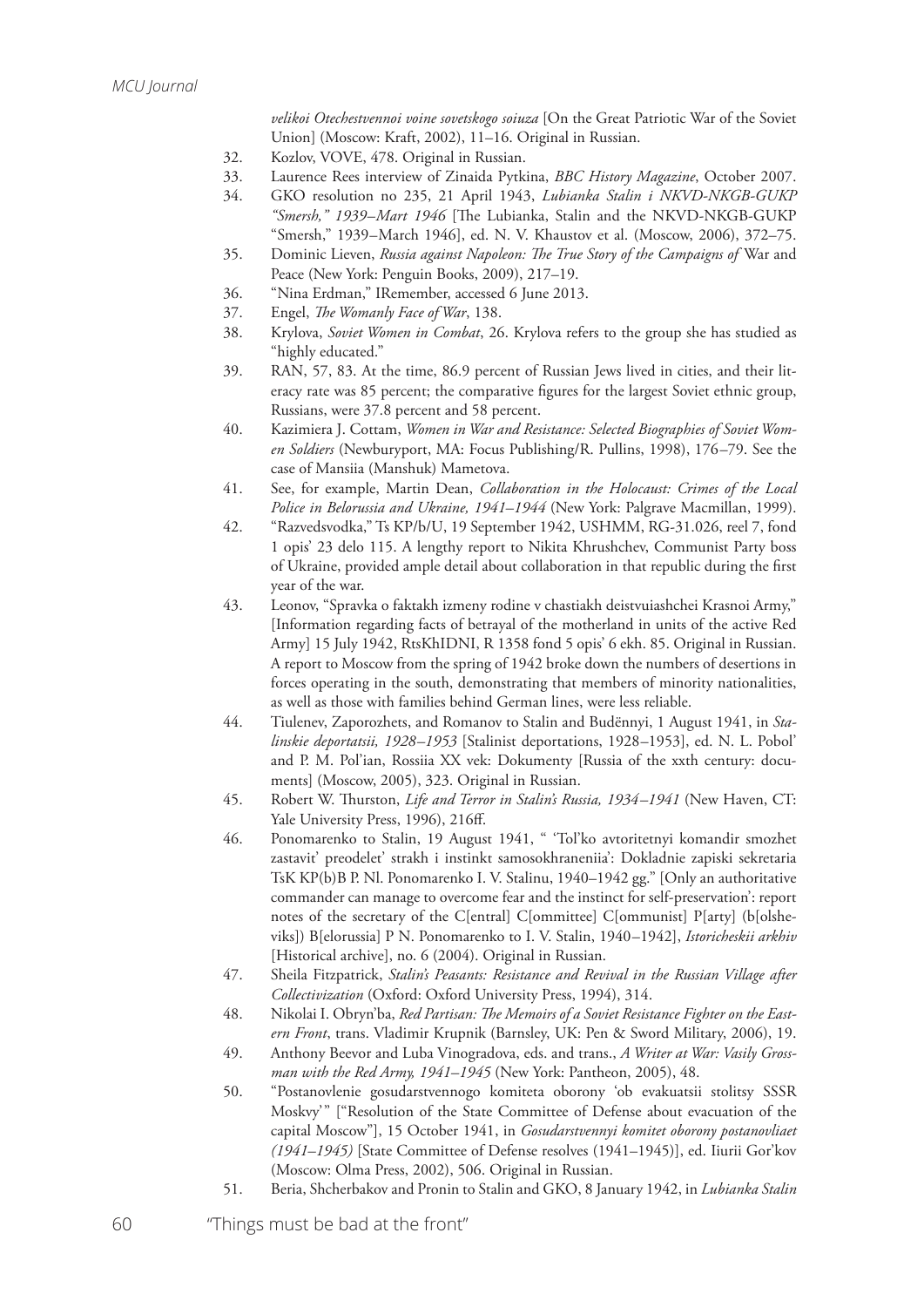*i NKVD-NKGB-GUKP "Smersh," 1939–Mart 1946* [The Lubianka, Stalin and the NKVD-NKGB-GUKP "Smersh," 1939–March 1946], ed. Khaustov et al. (Moscow: 2006), 325–26. Original in Russian.

- 52. "8 October, 1941, Prikaz Narodnogo komissara oborony SSSR No. 0099" [Order of the People's Commissar of Defense of the USSR, no. 0099], in Iu. N. Ivanova, *Khrabreishie iz prekrasnykh: Zhenshchiny rossii v voinakh* [The bravest among the most beautiful: women of Russia at war] (Moscow: 2002), 220. Original in Russian.
- 53. GKO Order No. 741 ss, 8 October 1941, in M. S. Astakhov et al., eds., *Gosudarstvennyi Komitet Oborony SSSR: Postanovleniia i deiatel'nost' 1941–1945 gg.* [The State Committee of Defense of the USSR: Resolutions and activities in the years 1941–1945] (Moscow: Rosspen, 2015), 1:152. Original in Russian.
- 54. The best book-length study is Reina Pennington, *Wings, Women, and War: Soviet Airwomen in World War II Combat* (Lawrence: University Press of Kansas, 2001), 22–29.
- 55. Stalin's wartime appointment diary is in Gor'kov, ed., *Gosudarstvennyi komitet oborony postanovliet* [The State Committee of Defense resolves], 223–469. Original in Russian.
- 56. Markwick and Cardona, *Soviet Women on the Frontline*, 86.
- 57. Krylova, *Soviet Women in Combat*, 119.
- 58. Paul Edward Strong, "Lotta Svärd, Nachthexen and Blitzmädel: Women in Military Service on the Eastern Front," in *Women in War*, 189.
- 59. Bill Yenne, *The White Rose of Stalingrad: The Real-Life Adventure of Lidiya Vladimirovna Litvyak, the Highest-Scoring Female Air Ace of All Time* (Long Island City, NY: Osprey Publishing, 2013).
- 60. Karel C. Berkhoff, *Motherland in Danger: Soviet Propaganda during World War II* (Cambridge, MA: Harvard University Press, 2012), 53. A recent history of wartime propaganda does not even mention either Raskova or Litviak. The author writes that "enticing women to pick up arms was and remained taboo, as was the role of the state in enlisting them."
- 61. Pennington, *Wings, Women, and War*, 26. Evgeniia Zhigulenko related this anecdote but provided no date, nor does she claim to have been present. Whether Stalin ever met Raskova after the outbreak of war remains an open question.
- 62. Krylova, *Soviet Women in Combat*, 117.
- 63. Marshal G. K. Zhukov, *Vospominaniia i razmyshleniia* [Reminiscences and reflections] (Moscow: 1985), 2: chapter 15. Original in Russian.
- 64. War Cabinet Minutes of Meetings between I. V. Stalin and Anthony Eden, December 1942, National Archives, Great Britain, WP(42) 8.
- 65. Moskoff, *The Bread of Affliction*, 148–49.
- 66. This is the judgment of the editors of a book of documents on the subject. Vilenskii et al., eds., *Deti GULAGa, 1918–1956* [Children of the gulag, 1918–1956] (Moscow: Mezhdunarodnyi fond 'Demokratiia,' 2002), 569n51. Original in Russian.
- 67. "Postanovlenie plenuma TsK VKP (b)" ["Resolution of the Plenum of the C[entral] C[ommittee] of the a[ll-Union] C[ommunist] P[arty] (b[olshevik]], 31 July 1940, in *1941 god v 2-kh knigakh* [The year 1941 in two volumes], ed. V. P. Naumov et al.: 1:139–43. Original in Russian. In April 1941, a front-page article in *Pravda* called for stricter enforcement of these draconian laws and quoted Stalin himself on the need to maintain "iron discipline . . . in production." *Soviet War News*, 22 April 1942, 1.
- 68. One NKVD summary near the end of the war gives a figure of 1,068,800 men. Aleshenskii Spravka, 10 March 1945, in *Istoriia stalinskogo Gulaga: Konets 1920-kh–pervaia polovina 1950-kh godov* [The history of the Stalinist gulag: the end of the 1920s–the first half of the 1950s], ed. N. Vert et al.: 4:98–101. Original in Russian.
- 69. GKO Order no. 1526 ss, 3 April 1942, *Gosudarstvennyi Komitet Oborony SSSR* [The State Committee of Defense of the USSR], 1:273. Original in Russian.
- 70. "Postanovlenie GOKO no. 1123ss" [Resolution of the GOKO (State Committee of Defense)], 10 January 1942; and "Postanovlenie GOKO no. 1281 ss" [Resolution of the GOKO no. 1281 ss], 14 February 1942, in *Stalinskie deportatsii, 1928–1953* [Stalinist deportations, 1928–1953] ed. N. L. Pobol' and P. M. Polian (Moscow: Mezhdunarodnyi fond 'Demokratiia,' 2005), 376–78. Original in Russian.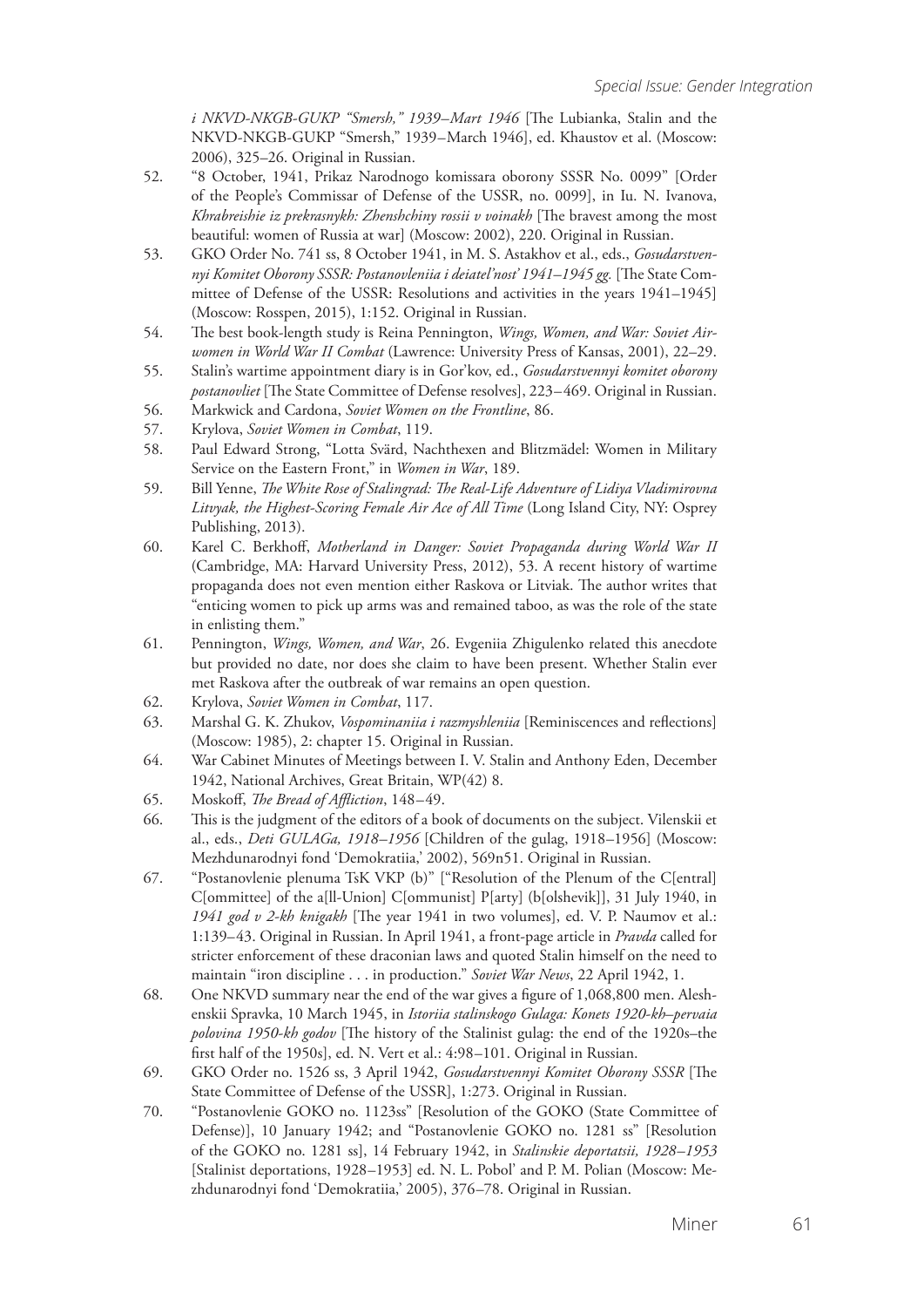- 71. Prikaz Narodnogo komissara oborony Soiuza SSR No. 0058 [Order of the People's Commissar of Defense of the USSR no. 0588], in Iu. N. Ivanova, *Khrabreishie iz prekrasnykh* [The bravest among the most beautiful], 222–23. Original in Russian.
- 72. Prikaz Narodnogo komissara oborony Soiuza SSR No. 0276 [Order of the People's Commissar of Defense of the USSR no. 0276], in Ivanova, *The Bravest among the Most Beautiful*, 224–26. Original in Russian.
- 73. Prikaz Narodnogo komissara oborony Soiuza SSR No. 0284 [Order of the People's Commissar of Defense of the USSR no. 0284], in Ivanova, *The Bravest among the Most Beautiful*, 227–28. Original in Russian.
- 74. Prikaz Narodnogo komissara oborony Soiuza SSR No. 0296 [Order of the People's Commissar of Defense of the USSR no. 0296], in Ivanova, *The Bravest among the Most Beautiful*, 228. Original in Russian.
- 75. Order no. 2470 ss, in *Gosudarstvennyi Komitet Oborony SSSR: Poslanovleniia i deiatel'nost' 1941–1945 gg.: Annotirovannyi katalog v dvukh tomakh* [The State Committee of Defense of the USSR: resolutions and actions, 1941–1945: annotated catalogue in two volumes], ed. M. S. Astakhova et al. (Moscow: Rosspen, 2015), 1:500. Original in Russian.
- 76. Markwick and Cardona, *Soviet Women on the Frontline*, 181–202.
- 77. Prikaz Narodnogo komissara oborony Soiuza SSR No. 0902 [Order of the People's Commissar of Defense of the USSR, no. 0902], in Ivanova, *The Bravest among the Most Beautiful*, 238. Original in Russian. Prikaz Narodnogo komissara oborony Soiuza SSR No. 0237 [Order of the People's Commissar of Defense of the USSR no. 0237], in Ivanova, *The Bravest among the Most Beautiful*, 240. Original in Russian.
- 78. Krylova, *Soviet Women in Combat*, 163.
- 79. Лесина (Друзьякина) Мария Степановна [Mariia Stepanovna Lesina (Druz'iakina)], IRemember, accessed 28 May 2013.
- 80. Kozlov, VOVE, 270. Original in Russian.
- 81. Афанасьева Нина Федотовна [Nina Afanas'eva Fedotovna], IRemember, accessed 18 May 2013.
- 82. Kazimiera J. Cottam, "Soviet Women in Combat in World War II: The Rear Services, Resistance behind Enemy Lines and Military-Political Workers," *International Journal of Women's Studies* 5, no. 4 (1982): 367.
- 83. G. F. Krivosheev et al., eds., *Soviet Casualties and Combat Losses in the Twentieth Century* (London: Greenhill Books, 1997), 90; and Ivanova, *The Bravest among the Most Beautiful*, 170. Original in Russian.
- 84. Boris Gorbachevsky, *Through the Maelstrom: A Red Army Soldier's War on the Eastern Front, 1942–1945*, ed. and trans. Stuart Britton (Lawrence: University Press of Kansas, 2008), 121.
- 85. Grossman provides a vignette of a group of nurses during the battle. Beevor and Vinogradova, *A Writer at War*, 183.
- 86. Isaak Kobylyanskiy, *From Stalingrad to Pillau: A Red Army Artillery Officer Remembers the Great Patriotic War*, ed. Stuart Britton (Lawrence: University Press of Kansas), 227.
- 87. Лесина (Друзьякина) Мария Степановна [Mariia Stepanovna Lesina (Druz'iakina)], IRemember, accessed 28 May 2013.
- 88. Alexievich, *The Unwomanly Face of War*, 72.
- 89. The mortality figure among Soviet POWs is contested, though the most comprehensive study suggests that from a total of 5.7 million Red Army soldiers captured during the war, 3.3 million died. Christian Streit, *Keine Kameraden: Die Wehrmacht und die sowjetischen Kriegsgefangenen, 1941–1945* [No comrades: the Wehrmacht and the Soviet prisoners of war, 1941–1945] (Stuttgart, 1991). Original in German. On orders for the mistreatment of female captives, see Markwick and Cardona, *Soviet Women in the Frontline*, 242.
- 90. Alexievich, *The Unwomanly Face of War*, 102–3.
- 91. Kobylyanskiy, *From Stalingrad to Pillau*, 227.
- 92. Хохлова Галина Александровнa [Galina Aleksandrovna Khokhlova], IRemember, accessed 17 May 2013.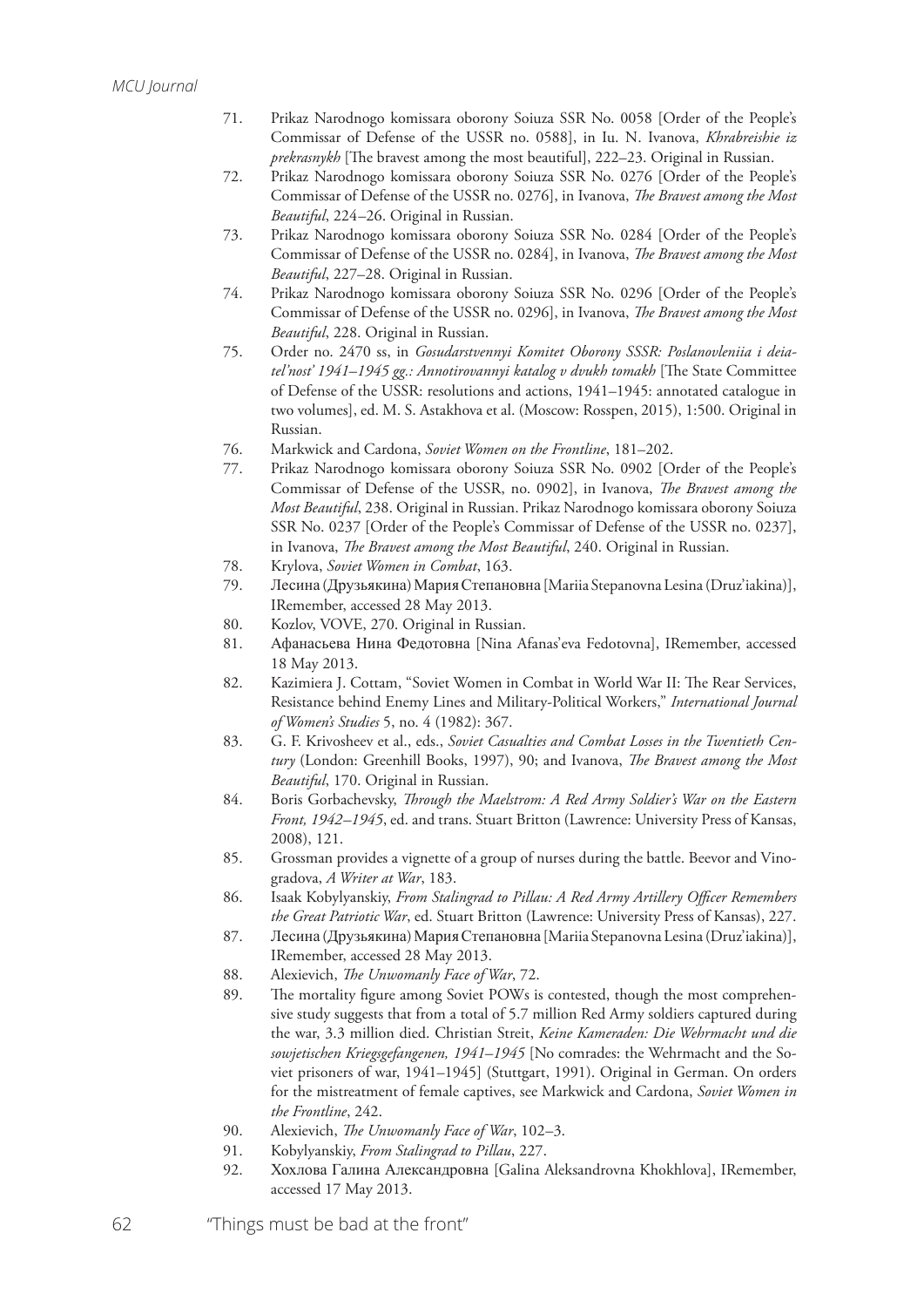- 93. "Natalia Peshkova," IRemember, accessed 6 June 2013.<br>94. Dmitri Volkogonov. *The Rise and Fall of the Soviet Empi*
- 94. Dmitri Volkogonov, *The Rise and Fall of the Soviet Empire: Political Leaders from Lenin to Gorbachev*, ed. Harold Shukman (London: HarperCollins, 1998), 118; and Aleksandr Iakovlev, "Istoriia i sovremennost': Voina so 'svoiei' armiei" [History and the current day: war with "their own" army], *Grazhdanin* [The Citizen], no. 2 (2003). Original in Russian. How many of these death sentences were carried out is disputed. Military statistician G. F. Krivosheev cites the same number of death sentences, but he writes elsewhere of 135,000 executed soldiers; however, he does not document that reduced number, and historians have generally cited the original, higher figure. Krivosheev, *Rossiia i SSSR v voinakh XX veka* [Russia and the wars of the xxth century], 43.
- 95. Svetlana Alexievich, *Secondhand Time: The Last of the Soviets* (New York: Random House, 2016), 194.
- 96. GKO Order no. 562ss, 22 August 1941, in *Gosudarstvennyi komitet oborony postanovliaet: 1941–1945, Tsifry*, *dokumenty* [The State Committee of Defense resolves: 1941–1945: figures, documents], ed. Iurii Gor'kov (Moscow: Olma Press, 2002), 505–6. Not all soldiers received or consumed their ration, some trading or selling it to comrades; consequently, binge drinking and alcohol abuse were common problems in the Red Army.
- 97. Lev Kopelev, *To Be Preserved Forever*, ed. and trans. Anthony Austin (Philadelphia: Lippincott, 1977), 30.
- 98. Gorbachevsky, *Through the Maelstrom*, 93.
- 99. Kobylyanskiy, *From Stalingrad to Pillau*, 228.
- 100. Ouoted in Engel, "The Womanly Face of War," 146.
- 101. Афанасьева Нина Федотовна [Nina Afanas'evna Fedotovna], IRemember, accessed 18 May 2013.
- 102. Kobylyanskiy, *From Stalingrad to Pillau*, 228.
- 103. *Trotskyism* refers to a Marxist ideology based on the theory of permanent revolution by Leon Trotsky, one of the leading theoreticians of the Russian Bolshevik Party and the Russian Revolution. Trotskyism would become the primary theoretical target of Stalin. Kopelev, *To Be Preserved Forever*, 30–34.
- 104. Moisei Isaakovich Dorman, "Enough Endurance Trials for a Lifetime," in *Panzer Killers: Anti-Tank Warfare on the Eastern Front*, ed. Artem Drabkin, trans. Stuart Britton (Barnsley, UK: Pen and Sword, 2013), 113–14.
- 105. Wendy Goldman, "Women, Abortion, and the State, 1917–36," in *Russia's Women: Accommodation, Resistance, Transformation*, ed. Barbara Evans Clements et al. (Berkeley: University of California Press, 1991), 245–47. Even before the war, a rubber shortage and consequent absence of contraceptives drove many Soviet women to opt for abortion.
- 106. Пивоварова (Пудовкина) Ольга Алексеевна [Ol'ga Alekseevna Pivovarova (Pudovkina)], IRemember, accessed 11 September 2018.
- 107. Степина (Потанина) Вера Васильевна [Vera Vasil'evna Stepina (Potanina)], IRemember, accessed 6 June 2013.
- 108. Elinor Lipper, *Eleven Years in Soviet Prison Camps* (London: World Affairs Book Club, 1950), 12.
- 109. Vert, et al., eds., *Istoriia stalinskogo Gulaga* [The history of the Stalinist gulag], appendix 8, 1:632–37. Original in Russian.
- 110. Norman M. Naimark, *The Russians in Germany: A History of the Soviet Zone of Occupation, 1945–1949* (Cambridge, MA: President and Fellows, Harvard College, 1995), chapter 2.
- 111. Krivosheev et al., eds., *Soviet Casualties and Combat Losses in the Twentieth Century*, 85.
- 112. Glantz and House, *When Titans Clashed*, 292.
- 113. Jews accounted for 1.78 percent of the pre-1939 Soviet population. RAN, 57; and Leonid Smilovitsky, "A Demographic Profile of the Jews of Belorussia from the Pre-War Time to the Post-War Time," *Journal of Genocide Research* 5, no. 1 (2003): 117– 29, https://doi.org/10.1080/14623520305652.
- 114. Markwick and Cardona, *Soviet Women on the Frontline*, 246. Kazimiera Cottam claims